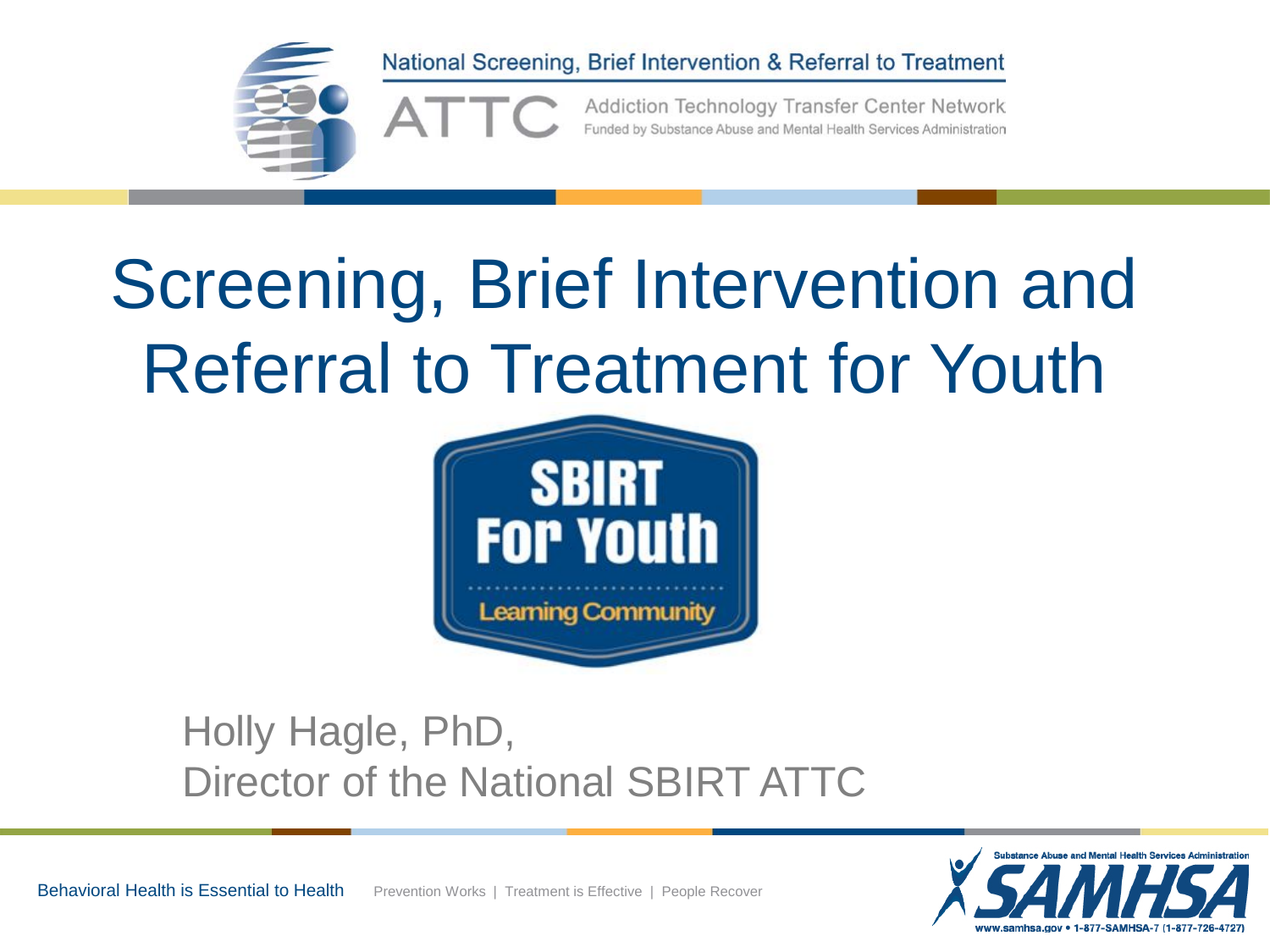

Addiction Technology Transfer Center Network Funded by Substance Abuse and Mental Health Services Administration

#### The National SBIRT ATTC

The National SBIRT ATTC is funded to advance SBIRT as a timely public health model. As the National SBIRT ATTC, we offer an SBIRT Suite of Services:

- National registry of qualified SBIRT trainers
- Monthly live webinars on a variety of SBIRT topics
- Library of recorded webinars available on demand at no cost
- Technical assistance and consultation
- Online resources
- Downloadable products
- SBIRT Toolkit For Practice for clients, practitioners, and organizations
- Digital Tours, overviews of featured products
- The SBIRT Alert eNewsletter
- IRETA Blog, stories of SBIRT in the real world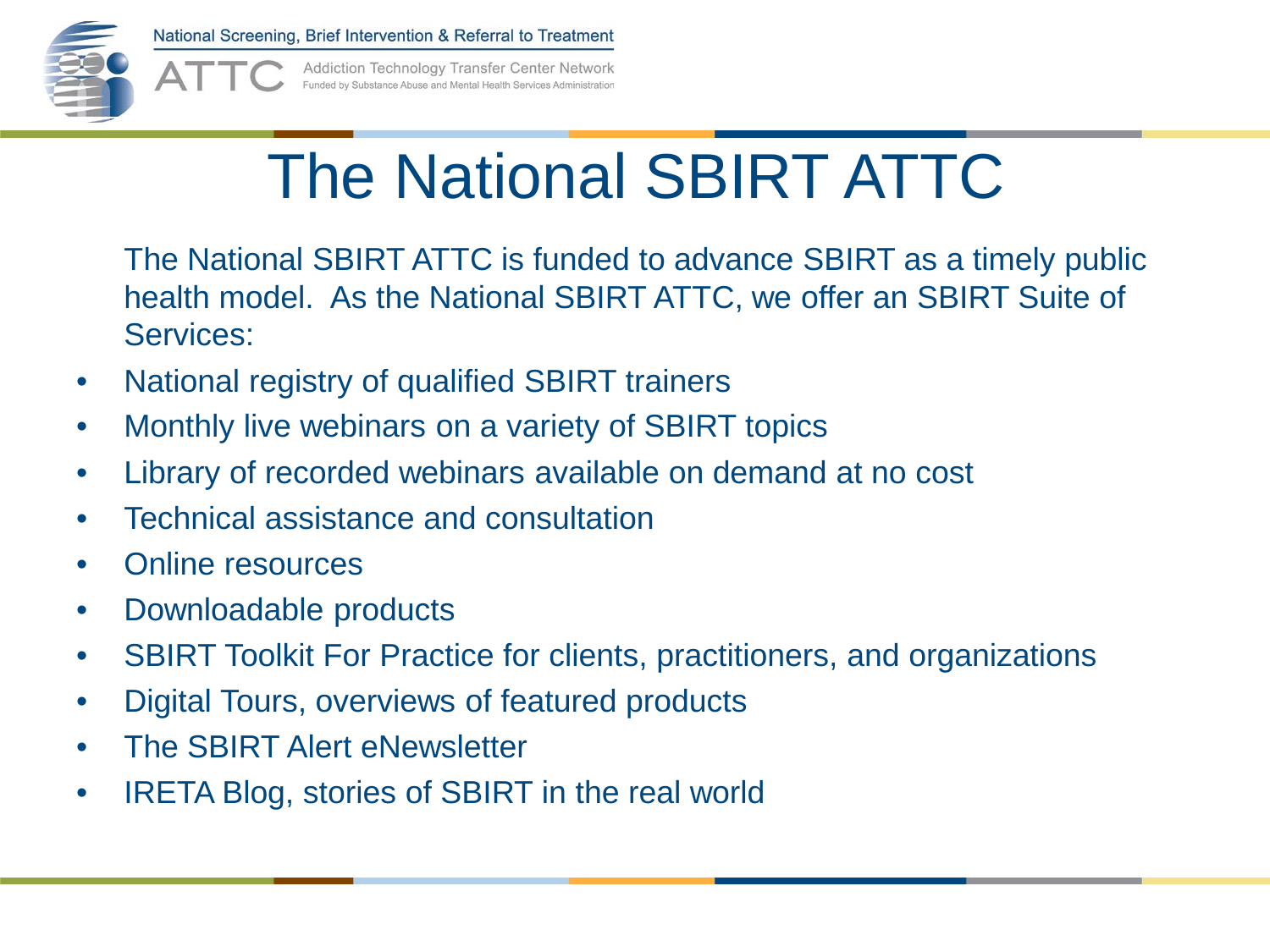

Addiction Technology Transfer Center Network Funded by Substance Abuse and Mental Health Services Administration

#### Existing Resources



#### Home

#### **Trainings & Events**

Products & **Resources** 

**Special Topics** 

SBIRT Trainers Registry

**SBIRT Suite of Services** 

More SBIRT Resources

**Digital Tours** 

Partners

#### Distance Education

#### **Screening, Brief Intervention and Referral to Treatment (SBIRT)** for alcohol and other drug use: An Interprofessional Conference

The Peter M. Winter Institute for Simulation, Education and Research (WISER)



June 9-10, 2015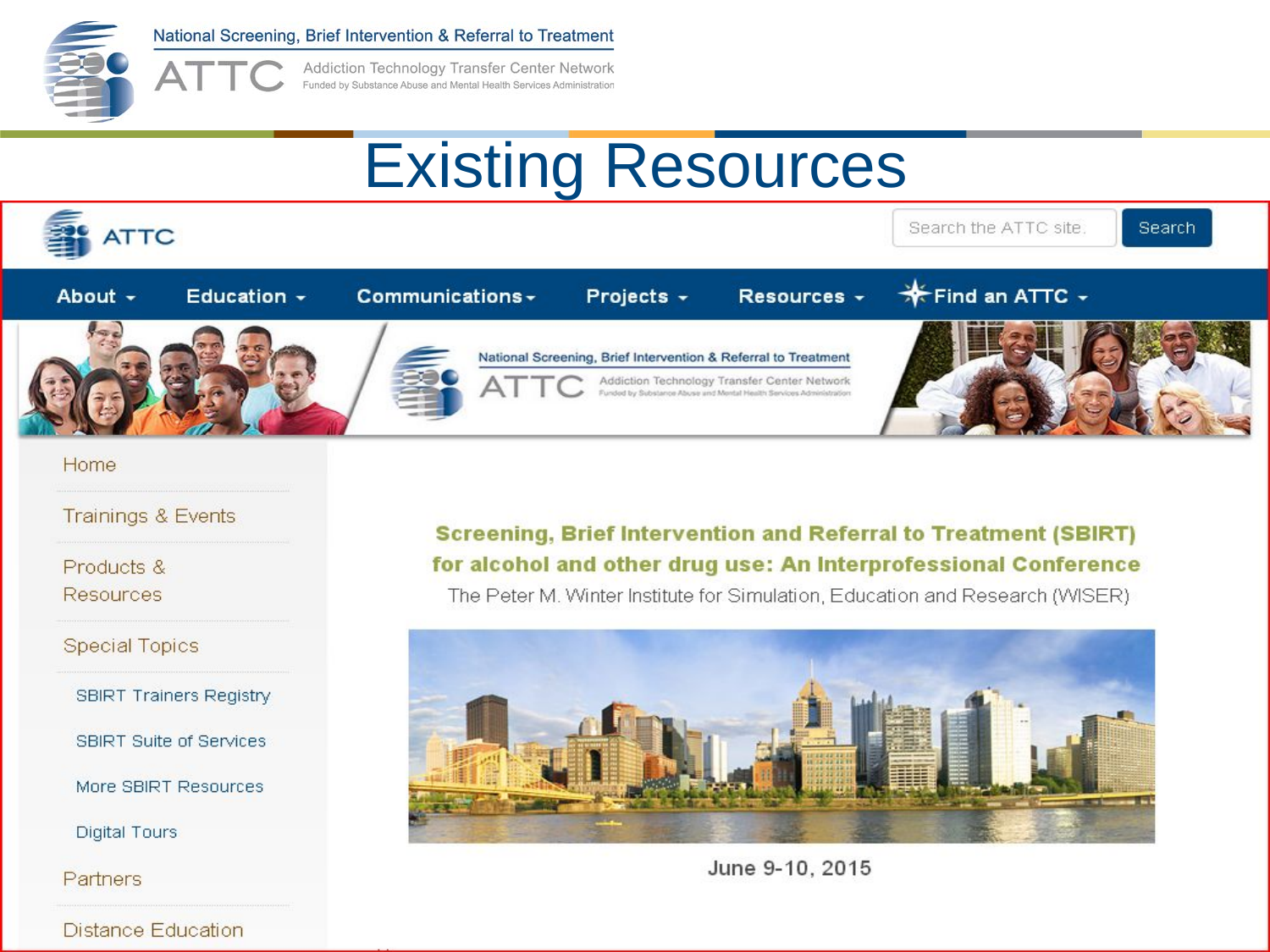

Addiction Technology Transfer Center Network Funded by Substance Abuse and Mental Health Services Administration

#### Self-paced Online course – SBIRT for Adolescence

#### • Always open and you can earn 3 CEUs

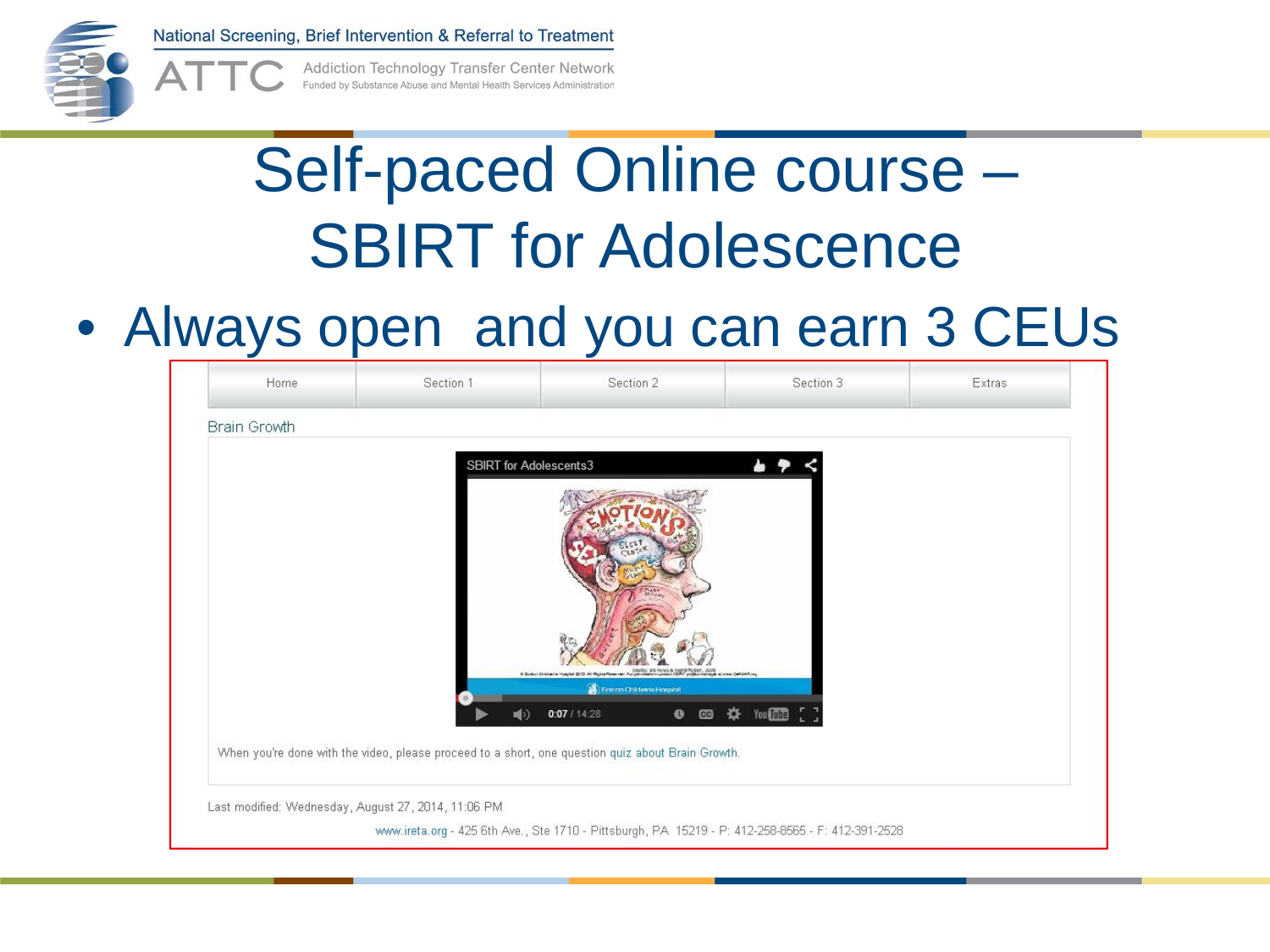

Addiction Technology Transfer Center Network Funded by Substance Abuse and Mental Health Services Administration

#### Goals of the Learning Community

The learning community will focus on the process of SBIRT as it is being implemented for youth audiences.

- Examine the application of SBIRT in various youth settings
- Create a community of providers, administrators and researchers who share a passion for reducing and/or eliminating substance use in youth populations
- Share experiences with implementing SBIRT in youth settings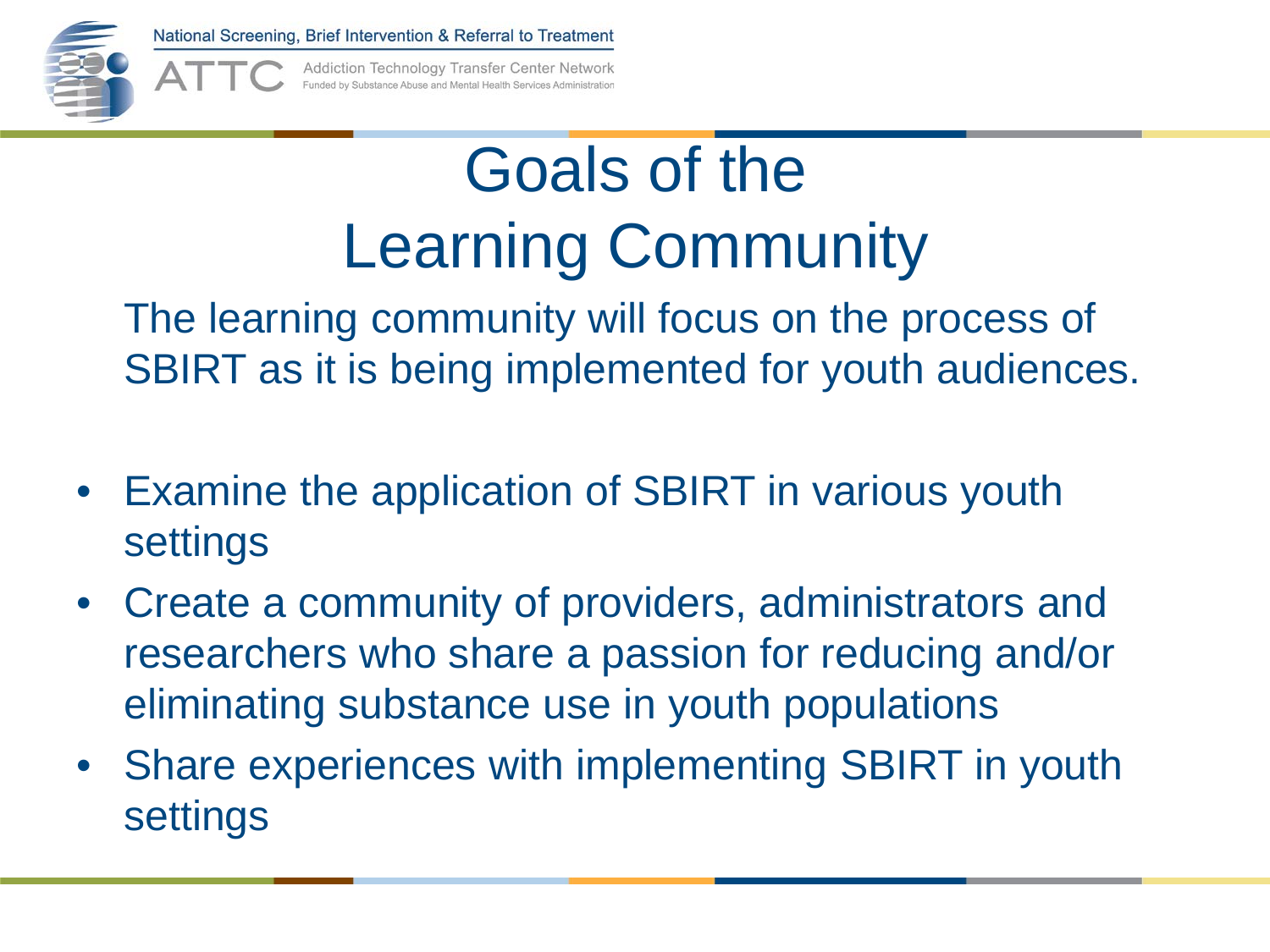

Addiction Technology Transfer Center Network unded by Substance Abuse and Mental Health Services Administration

#### What will we offer the learning community?

- Bi-monthly online learning community meetings - topically based
- Online web page resources specific to SBIRT for Youth
- Technical assistance support for implementation, coaching and trouble shooting by request [sbirt@attcnetwork.org](mailto:sbirt@attcnetwork.org)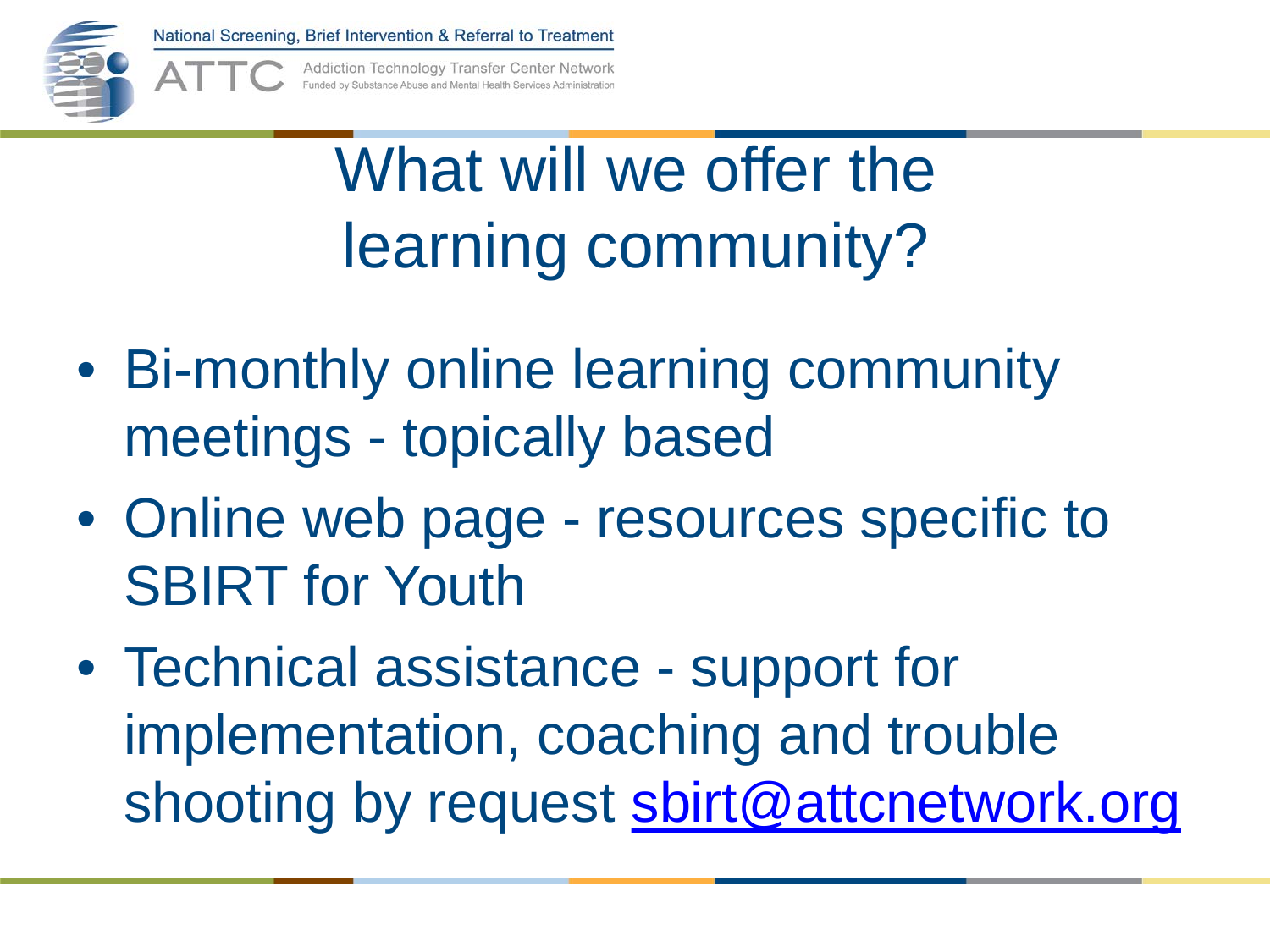

Addiction Technology Transfer Center Network unded by Substance Abuse and Mental Health Services Administratio

#### Why should we care about screening and intervening early for youth?

- Adolescence is the last stop before adulthood and addiction has early onset
- Most Promising sites to identify youth needing but not receiving SUD treatment (ages 12-18)
	- 10% stayed overnight in a hospital,
	- 15% were on probation or parole,
	- 17% were seen in a mental health program,
	- 19% were arrested,
	- 43% visited the emergency room, and
	- 96% attended school (SAMHSA, 2012).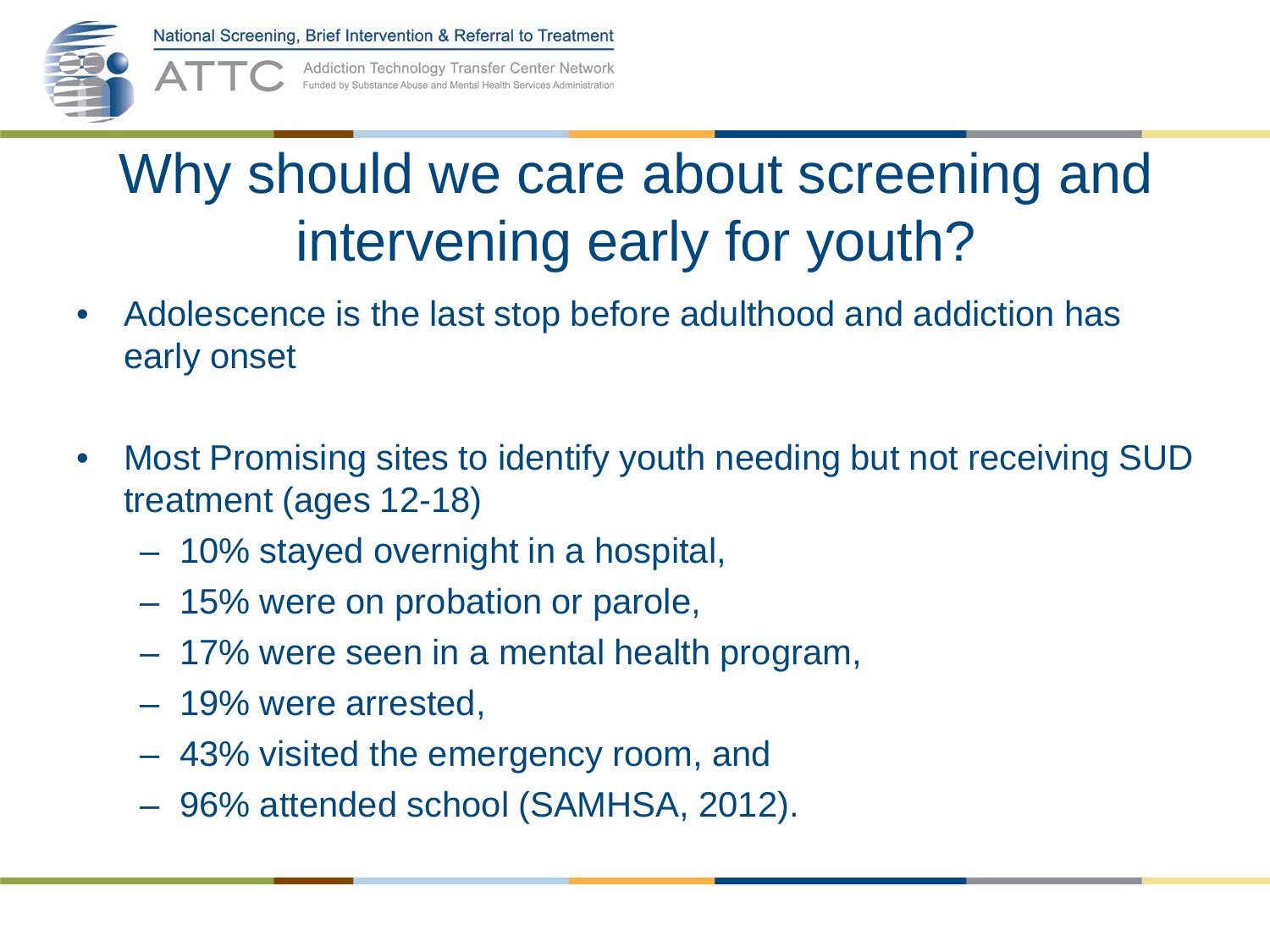

## A Review of the Research on SBIRT for Youth

#### Brett Harris, DrPH SBIRT for Youth Learning Community January 27, 2015

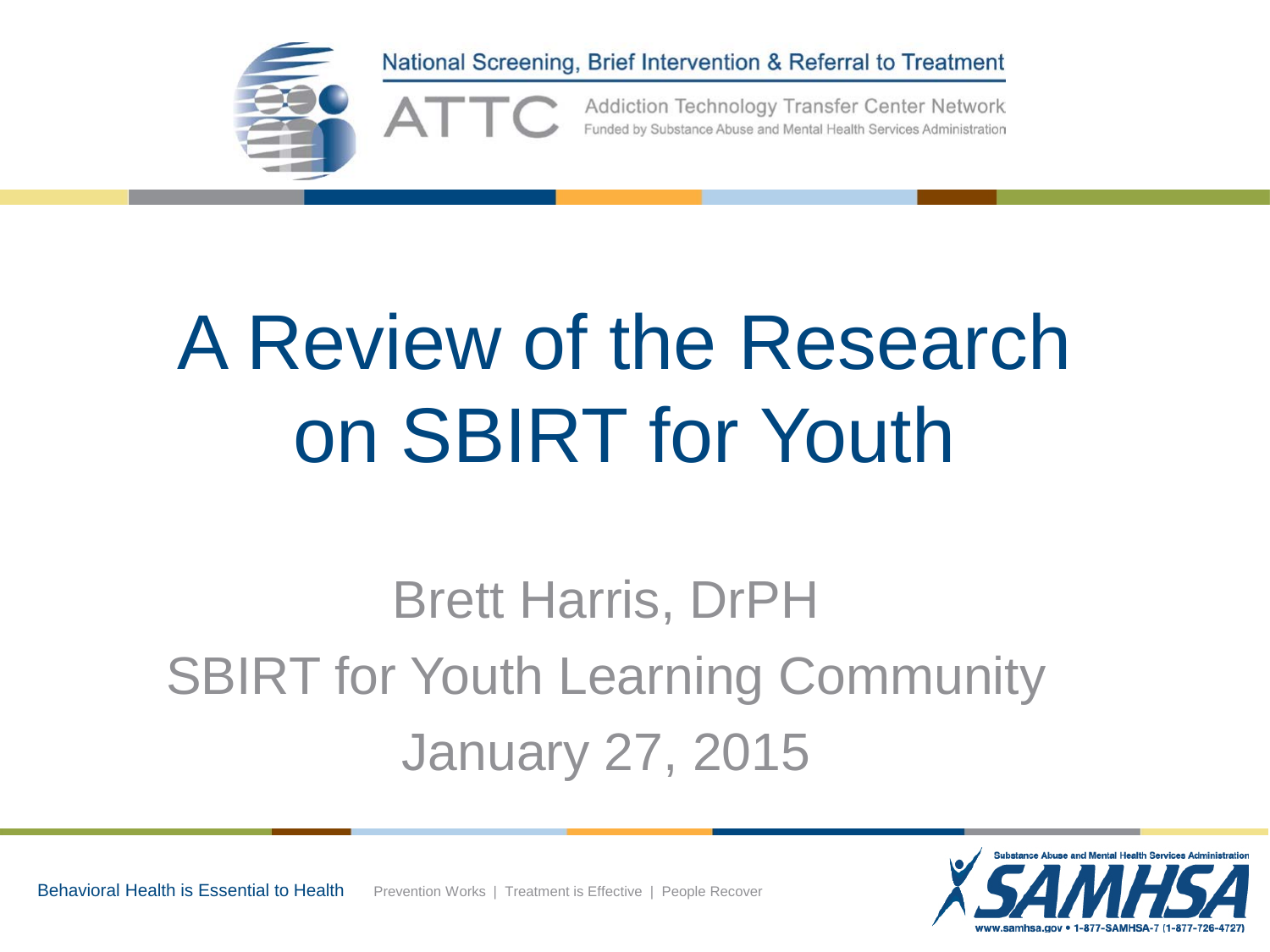

Addiction Technology Transfer Center Network Funded by Substance Abuse and Mental Health Services Administration

## SBIRT for Adults: Alcohol

- Fleming et al. (2002) found significant reductions in:
	- 7-day alcohol use
	- Number of binge drinking episodes
	- Frequency of excessive drinking
- Outcomes were maintained over a 48-month period
- Also found that those receiving brief intervention experienced:
	- 20% fewer ED visits
	- 22% fewer nonfatal injuries
	- 37% fewer hospitalizations
	- 46% fewer arrests
	- 50% fewer motor vehicle crashes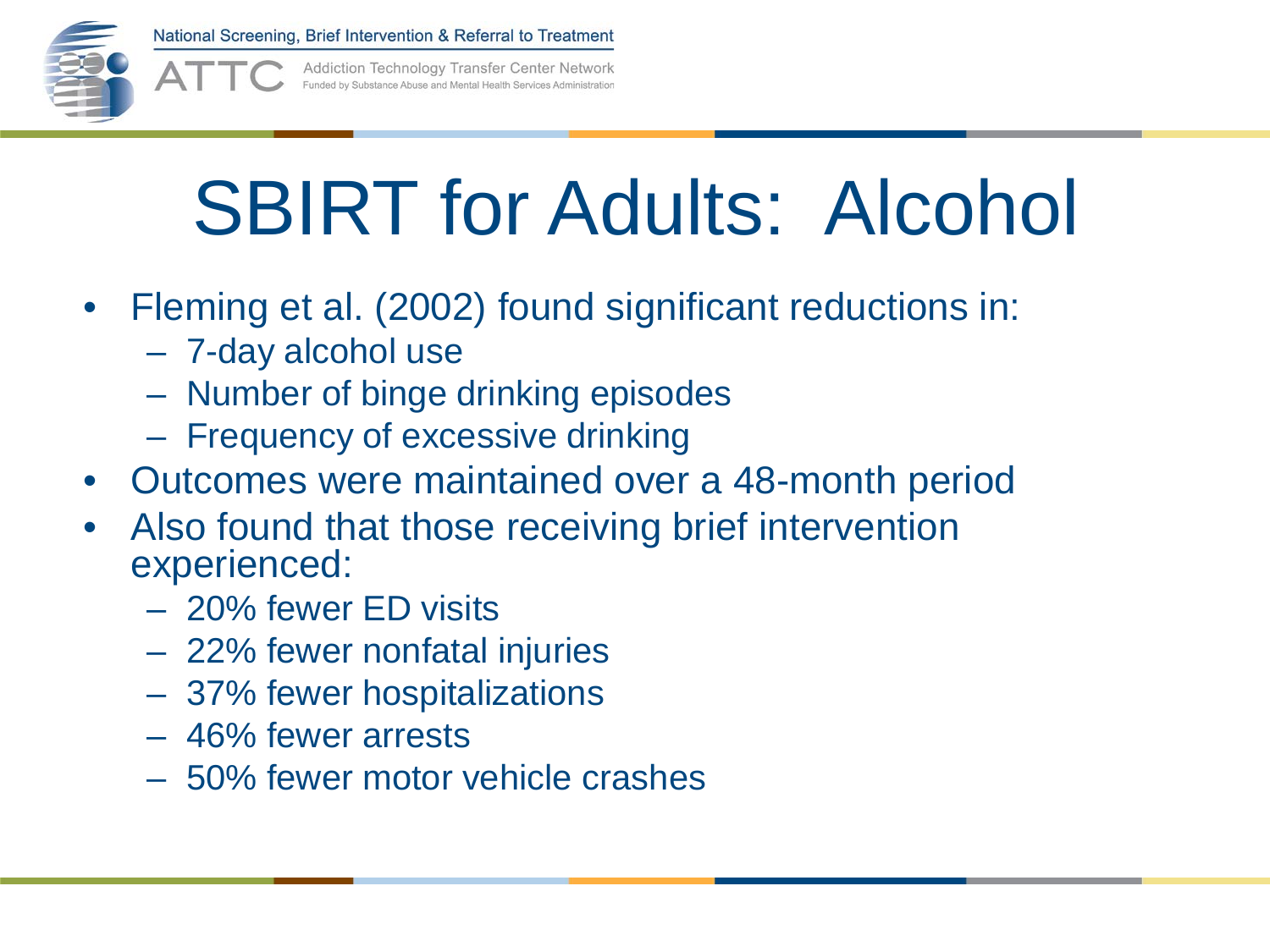

Addiction Technology Transfer Center Network Funded by Substance Abuse and Mental Health Services Administration

## SBIRT for Adults: Alcohol

- Other researchers found similar outcomes for alcohol (Brown et al., 2007; Gentilello et al., 2005)
- Kaner et al. (2009) performed a meta-analysis of 22 RCTs enrolling 7,619 participants
	- Those receiving brief intervention had lower alcohol consumption after one year than did participants in control groups
- Cost-benefit analyses have found cost savings associated with SBIRT (Fleming et al., 2002; Gentilello et al., 2005; Solberg et al., 2008; Kunz et al., 2004)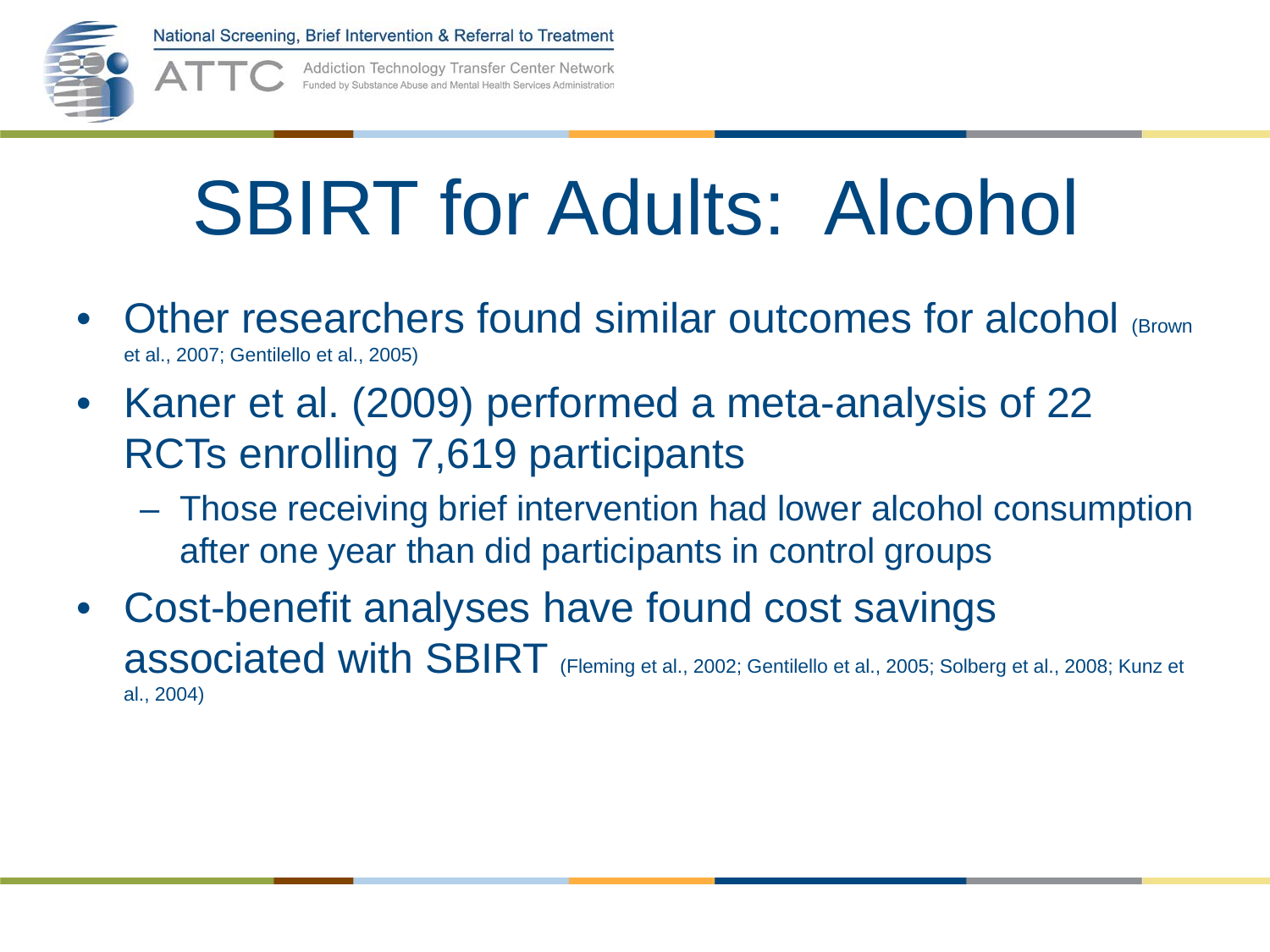

Addiction Technology Transfer Center Network unded by Substance Abuse and Mental Health Services Administratio

#### United States Preventive Services Taskforce Recommendation

| Population               | <b>Recommendation</b>                                                                                                                                                                                                                        | <b>Grade</b> |
|--------------------------|----------------------------------------------------------------------------------------------------------------------------------------------------------------------------------------------------------------------------------------------|--------------|
| Adults aged 18 and older | The USPSTF recommends that clinicians screen adults<br>aged 18 years or older for alcohol misuse and provide<br>persons engaged in risky or hazardous drinking with<br>brief behavioral counseling interventions to reduce<br>alcohol misuse |              |

A grade of B means that the United States Preventive services Task Force (USPSTF) recommends the service. There is high certainty that the net benefit is moderate or there is moderate certainty that the net benefit is moderate to substantial.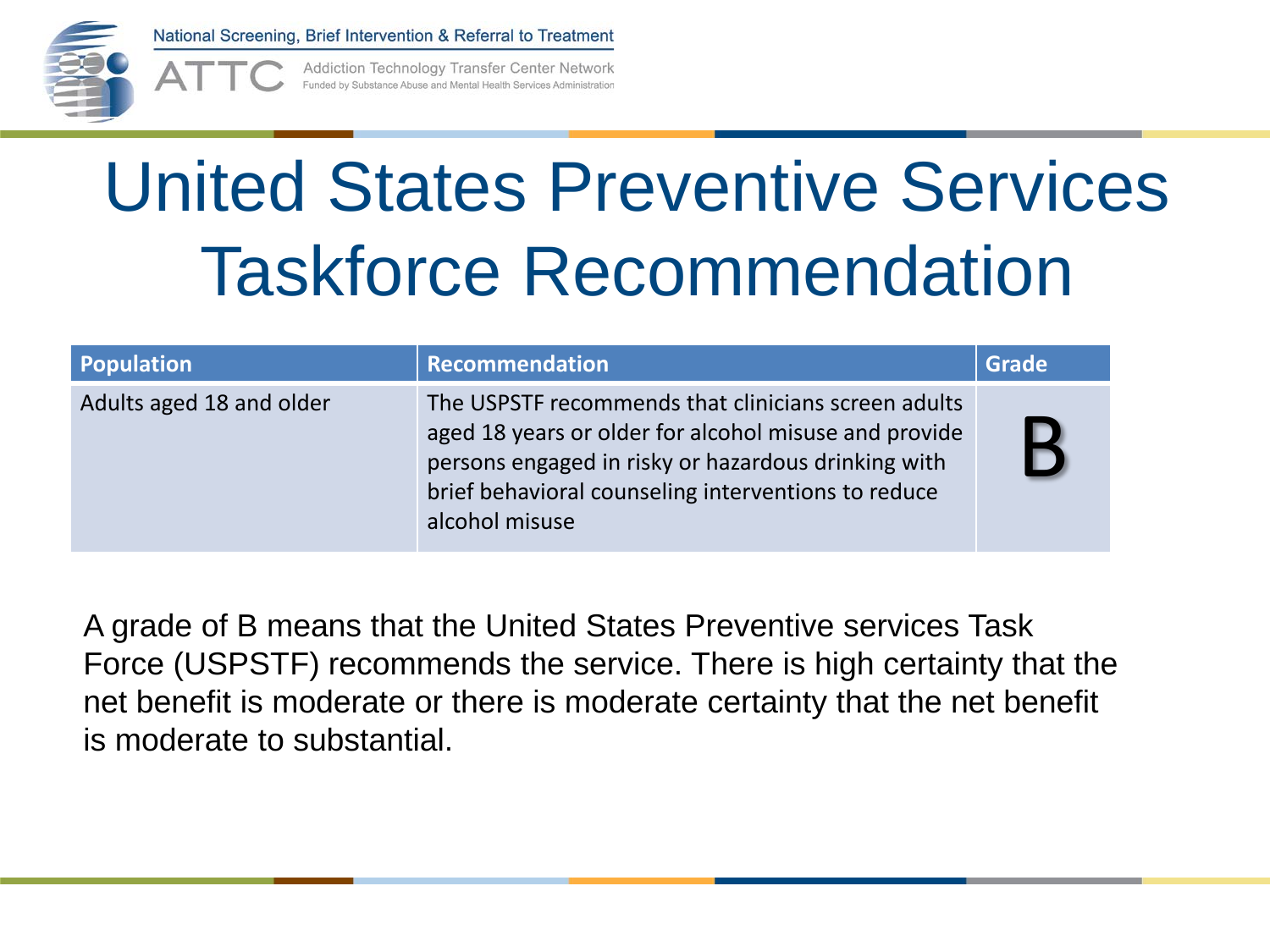

Addiction Technology Transfer Center Network unded by Substance Abuse and Mental Health Services Administratio

# What about for drugs?

- Findings are mixed
	- Recent studies found that brief intervention does not decrease unhealthy drug use in primary care patients identified by screening (Saitz et al., 2014; Roy-Byrne et al., 2014)
	- Brief interventions found to reduce drug use by 67.7% at 6 month follow-up (Madras et al., 2009)

The US Preventive Services Task Force gives screening and counseling for drug use an "I" rating meaning the evidence is insufficient to assess the balance of benefits and harms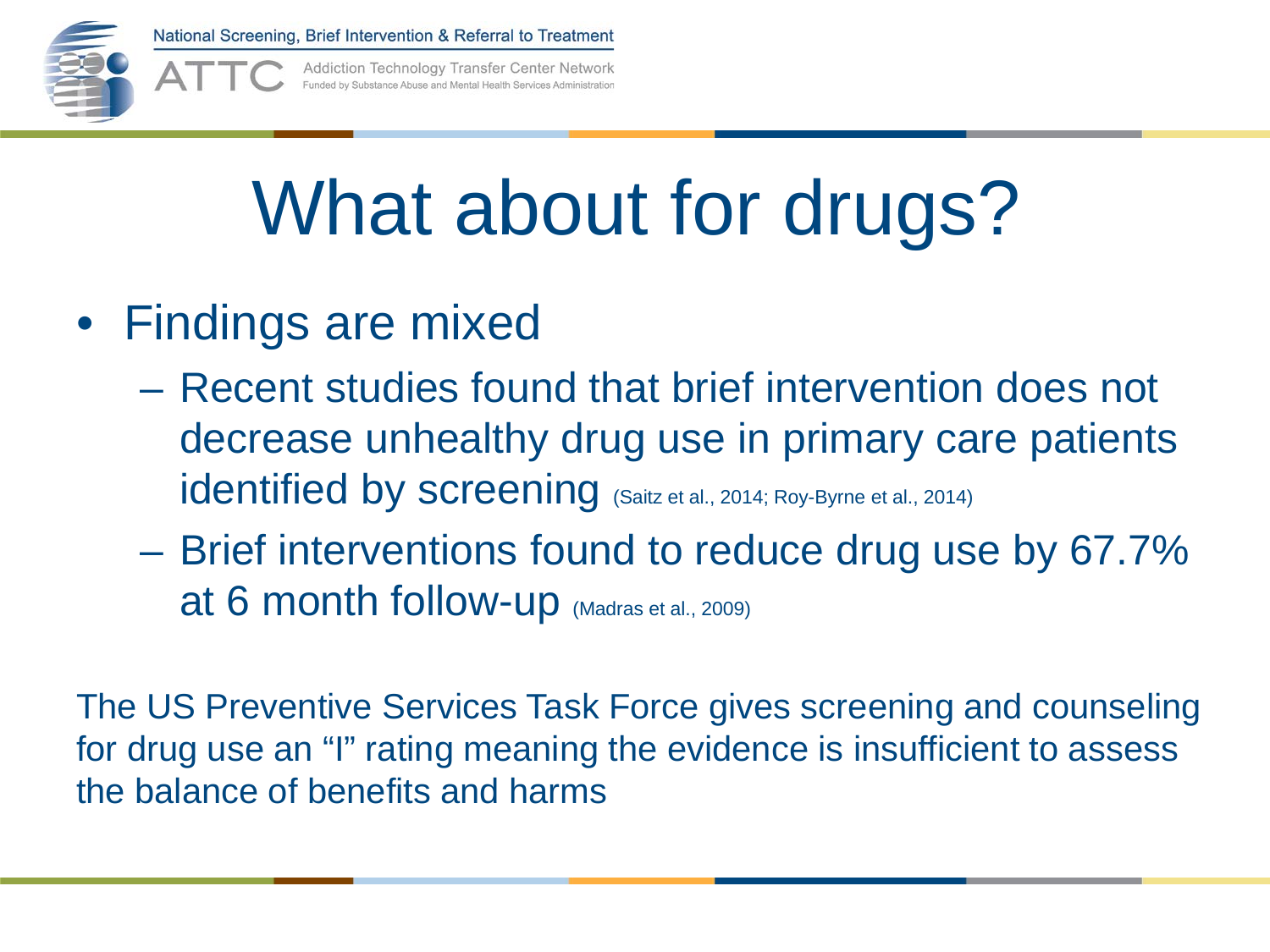

Addiction Technology Transfer Center Network unded by Substance Abuse and Mental Health Services Administratio

# USPSTF Recommendations: Adolescents

| <b>Population</b>                      | Recommendation                                                                                                                                                                                                                                | Grade |
|----------------------------------------|-----------------------------------------------------------------------------------------------------------------------------------------------------------------------------------------------------------------------------------------------|-------|
| Adolescents (under 18 years of<br>age) | The USPSTF concludes that the current evidence is<br>insufficient to assess the balance of benefits and harms<br>of screening and behavioral counseling interventions in<br>primary care settings to reduce alcohol misuse in<br>adolescents. |       |

- Screening for drug use also received a grade "I"
- Problem: Lack of rigorous studies...insufficient evidence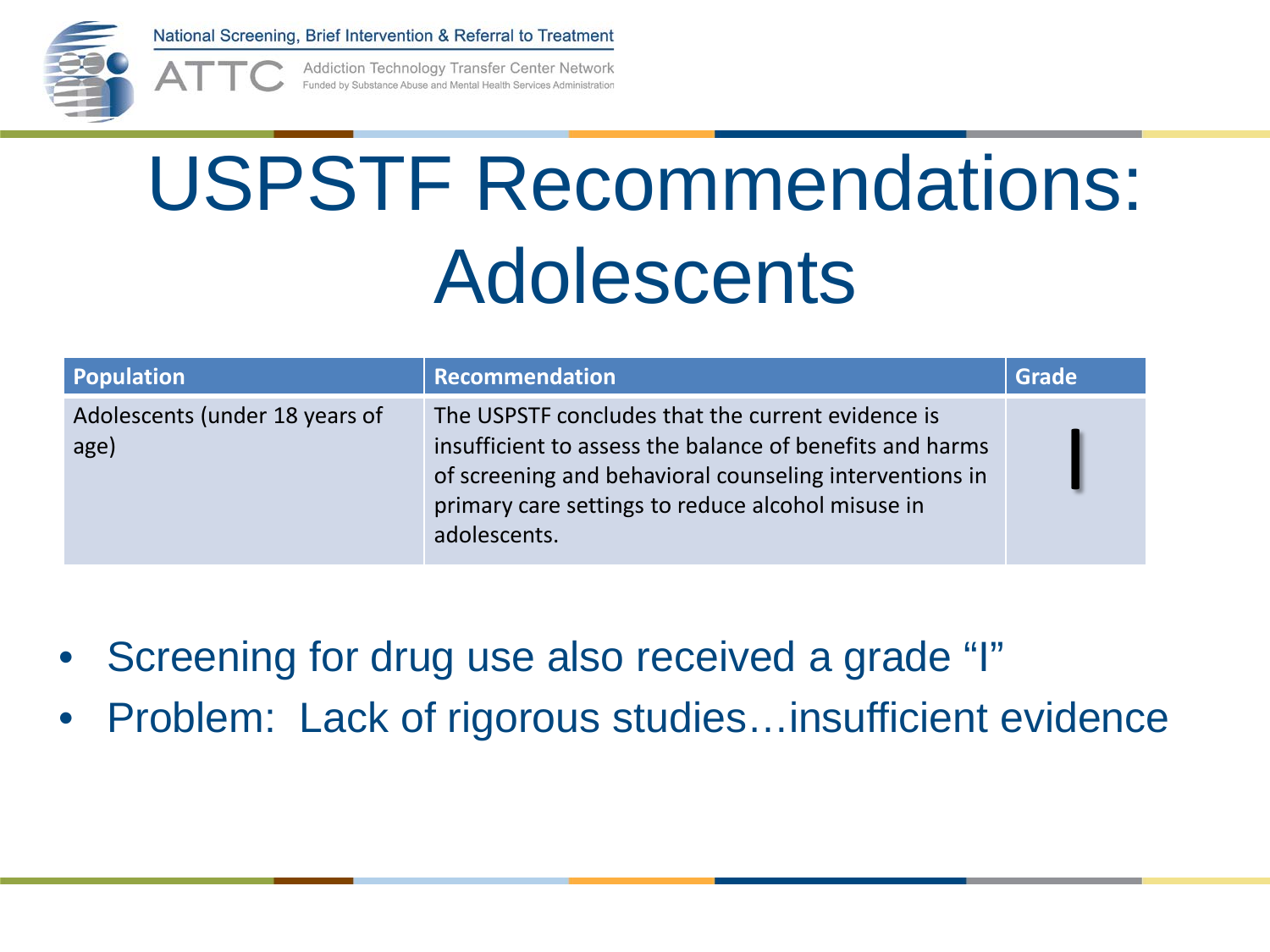

Addiction Technology Transfer Center Network unded by Substance Abuse and Mental Health Services Administration

## Adolescent Pilot Studies

- Project CHAT (D'Amico et al., 2008)
	- **Setting:** Community-based health care clinic in Los Angeles County, CA
	- **Population:** 12-18 year old at-risk adolescents (86% were Hispanic/Latino)
	- **Intervention:** 15-20 minute motivational interview with a 1 month 5-10 minute booster telephone call
		- Assessing motivation to change, enhancing motivation to change, making a plan
	- **Findings:** At 3 month follow-up, Project CHAT teens reported
		- Less marijuana use
		- Lower perceived prevalence of marijuana use
		- Fewer friends who used marijuana
		- Lower intentions to use marijuana in the next 6 months
	- **Limitation:** small sample size (n=42)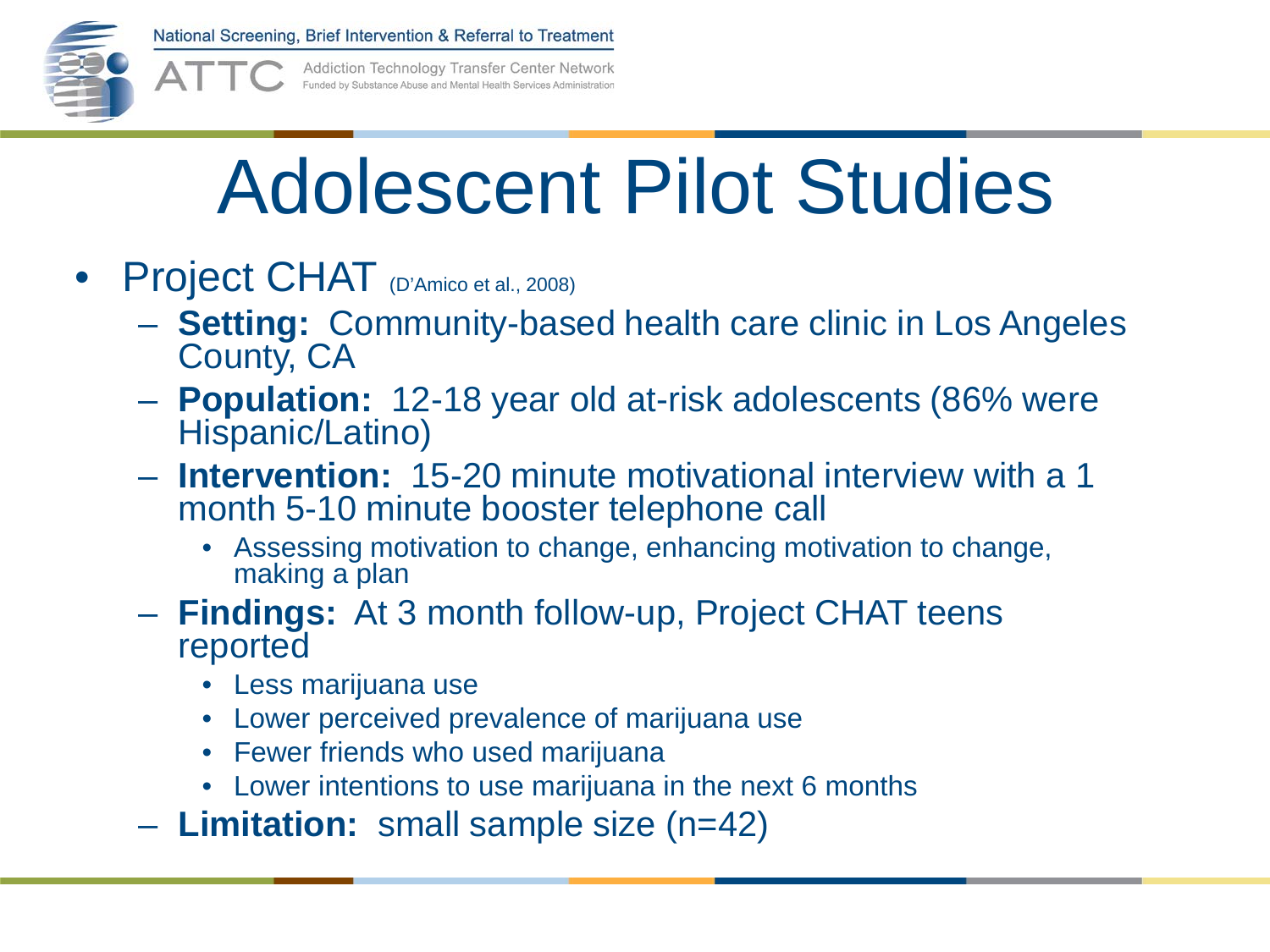

Addiction Technology Transfer Center Network Funded by Substance Abuse and Mental Health Services Administration

## Adolescent Pilot Studies

- Motivational Interviewing Pilot Study (Knight et al., 2005)
	- **Setting:** Adolescent/Young Adult Medical Practice and the Adolescent Substance Abuse Program at Children's Hospital in Boston, MA
	- **Population:** 14-18 year old patients
	- **Intervention:** 2 sessions with clinician 2 weeks apart
		- Assessment and feedback on CRAFFT, identification of risks and problems, discussion of pros and cons of change, completion of structured change plan worksheet, summary and follow-up plan
	- **Findings:** At 3 month follow-up, participants showed
		- Less drug use (most notably among hard drug users)
		- Reduction in driving while intoxicated or riding with an intoxicated driver
	- **Limitation:** small sample size (n=22), difficulty with recruitment and attrition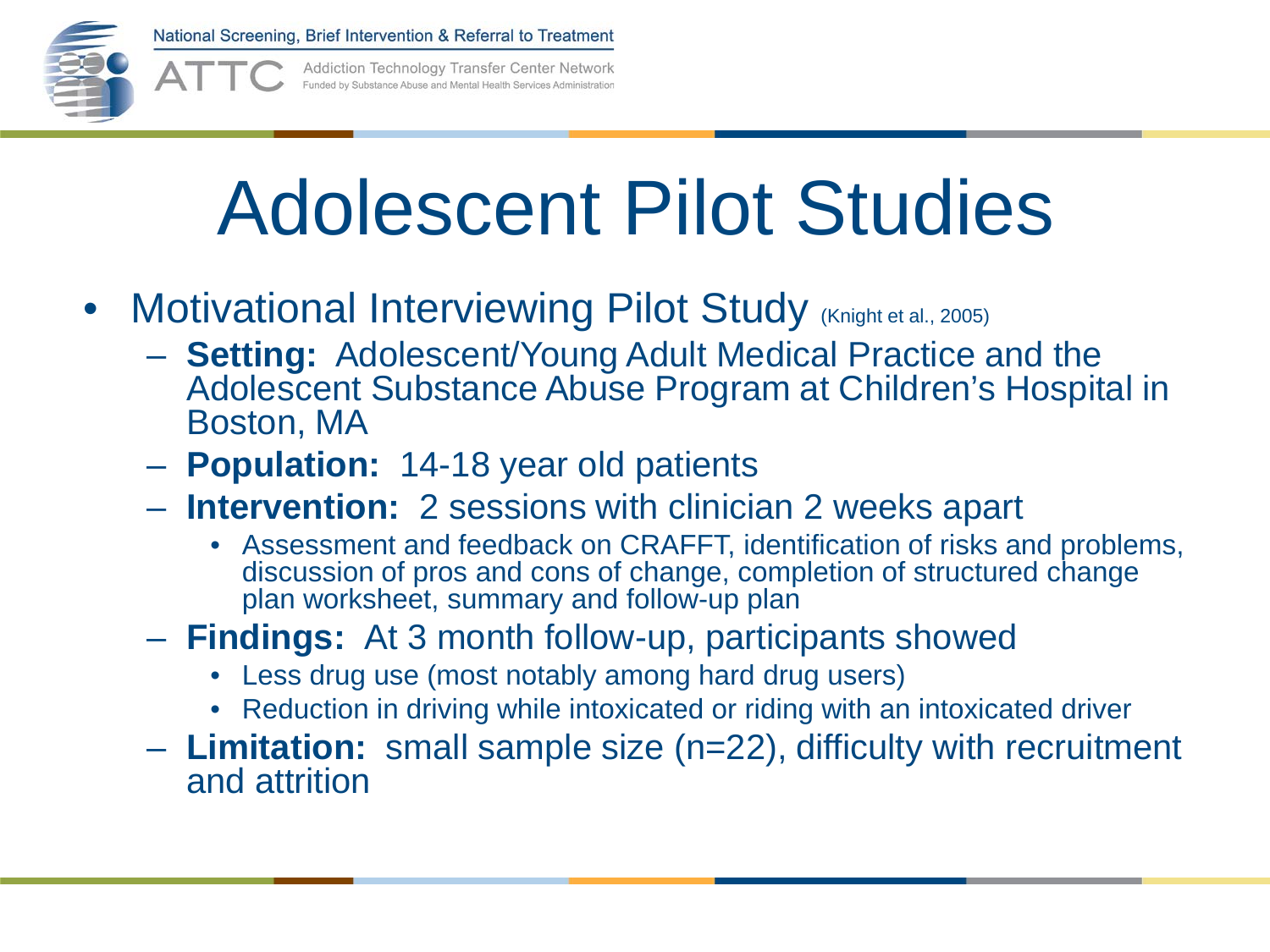

Addiction Technology Transfer Center Network Funded by Substance Abuse and Mental Health Services Administration

### Adolescent Pilot Studies

- SBIRT in a Continuation High School (Grenard et al., 2007)
	- **Setting:** 2 continuation high schools in Los Angeles, CA
	- **Population:** Students in 3 morning classes (mean age 16)
	- **Intervention:** 25 minute brief intervention
		- Establish rapport, agree upon behavior to discuss, provide normative drug-use feedback, discuss pros and cons of current use, affirm capacity to change, summarize session
	- **Findings:** Youth are willing to discuss personal drug use and are satisfied with the brief intervention. At 3 month follow-up, students reported
		- Greater readiness to change drug use
	- **Limitation:** small sample size (n=18)

Students enrolled in continuation high schools cannot attend regular high schools for reasons such as conduct problems and drug use.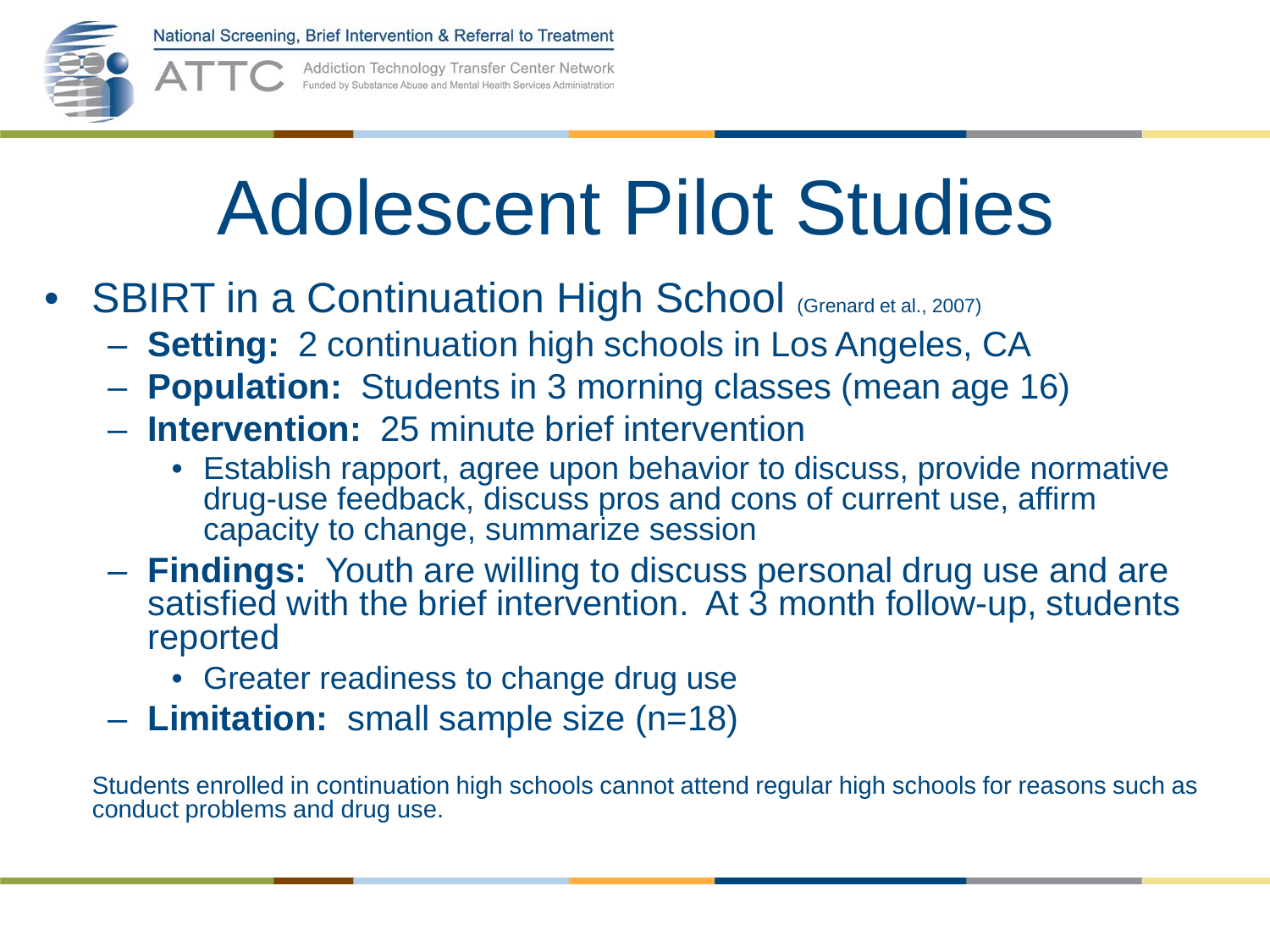

Addiction Technology Transfer Center Network Funded by Substance Abuse and Mental Health Services Administratio

## Adolescent Pilot Studies

- **SBI for Marijuana Use in a Pediatric Emergency Department (Bernstein et** al., 2009)
	- **Setting:** Pediatric ED of an inner-city, academic hospital
	- **Population:** 14-21 year olds presenting at the ED who did not report risky alcohol use (n=210)
	- **Intervention:** 20-30 minute brief intervention delivered by peer educators
		- Raise subject; establishing context; offering brief feedback, information and norms, specific to age and gender, and exploring pros and cons of use; eliciting 'change talk' and using the *CRAFFT* questions and a *Readiness to Change* ruler to reinforce movement toward behavior change, generating a menu of options; calling up assets/instilling hope; discussing the challenges of change; prescription for change
		- Booster call 10 days post-enrollment
	- **Findings:** At 3 and 12 month follow-up, youth in the intervention group were more likely to report
		- Abstinence
		- Efforts to cut back or quit using marijuana
		- Fewer days high
	- **Limitation:** small pilot study without enough power to show differences in risk behaviors and consequences; did not attempt to quantify use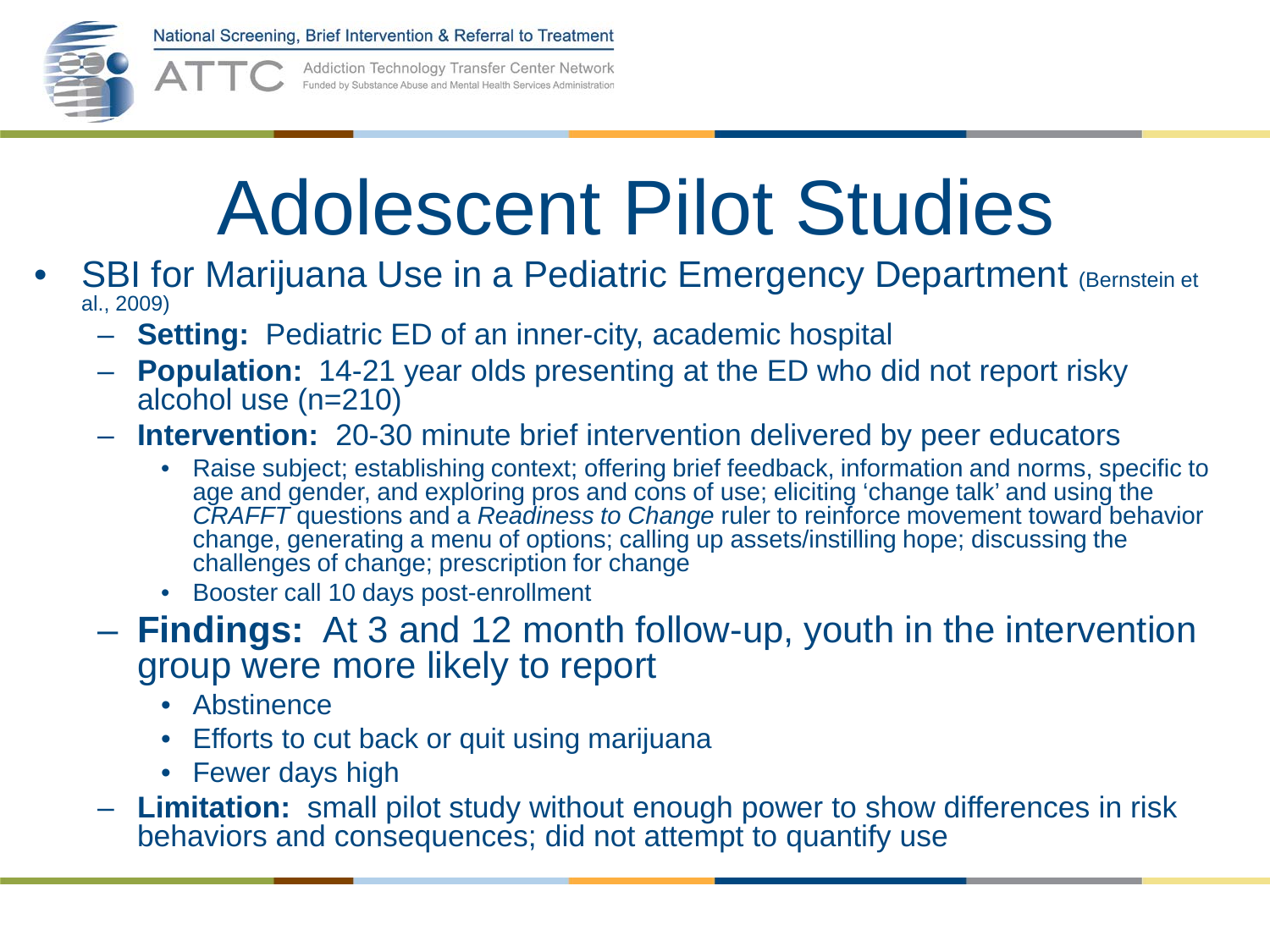

Addiction Technology Transfer Center Network Funded by Substance Abuse and Mental Health Services Administration

### SAMHSA SBIRT Evaluation

- **Setting:** 13 school-based health centers (SBHCs) in New **Mexico**
- **Population:** 14-17 year old students (n=629)
- **Intervention:** brief intervention
	- Weighing costs and benefits and increasing motivation for change
- **Findings:** At six month follow-up, students reported significant reductions in drug use and drinking to intoxication – Did not differ by intensity of intervention
- **Limitation:** evaluation, no control group

(Gwin Mitchell et al., 2012)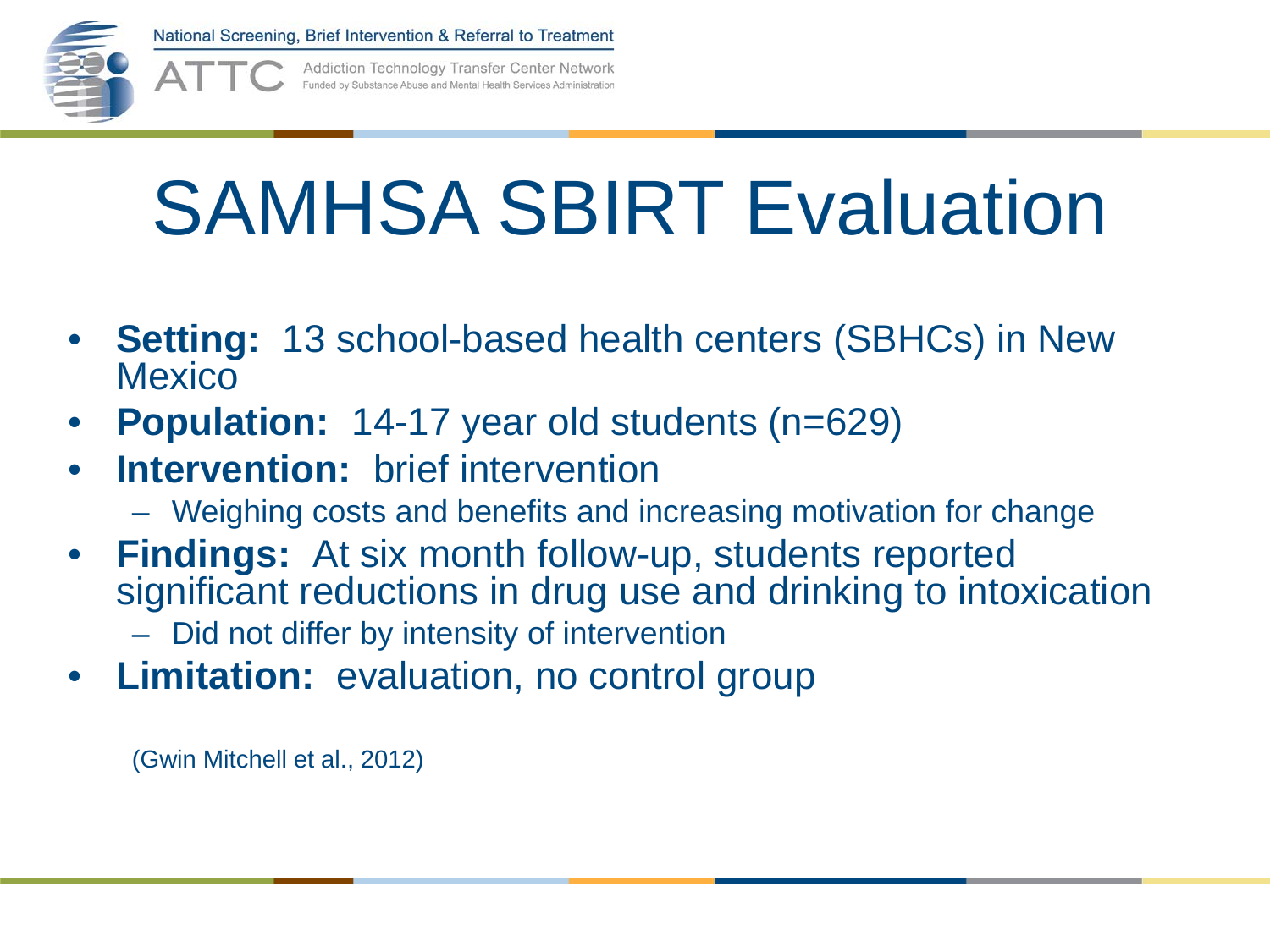

Addiction Technology Transfer Center Network Funded by Substance Abuse and Mental Health Services Administratio

# SBIRT Variations: Schools

- **Setting:** Twin Cities metro area public school system
- **Population:** 13-17 year old students identified by school officials as possible drug users on a chemical health assessment. Most met DSM-<br>IV criteria for alcohol or cannabis use disorder (n=315)
- **Intervention:** Teen Intervene brief intervention with motivational interviewing
	- Active conditions consisted of 2 60-minute brief interventions separated by 7-10 days. One condition was adolescent only (BI-A) and the other involved the parent (BI-AP). The first two sessions were identical but the BI-AP condition included a third 60 minute session with the parent
- **Findings:** At six month follow-up, BI-A and BI-AP group showed more reductions in alcohol/drug behaviors than control group
	- 90-day alcohol and cannabis abstinence and absence of alcohol and cannabis abuse/dependence symptoms
	- BI-AP showed significantly better outcomes compared to BI-A group on all but alcohol abstinence
- **Limitation:** More intense intervention than SBIRT; involves parents; subjects have substance use disorders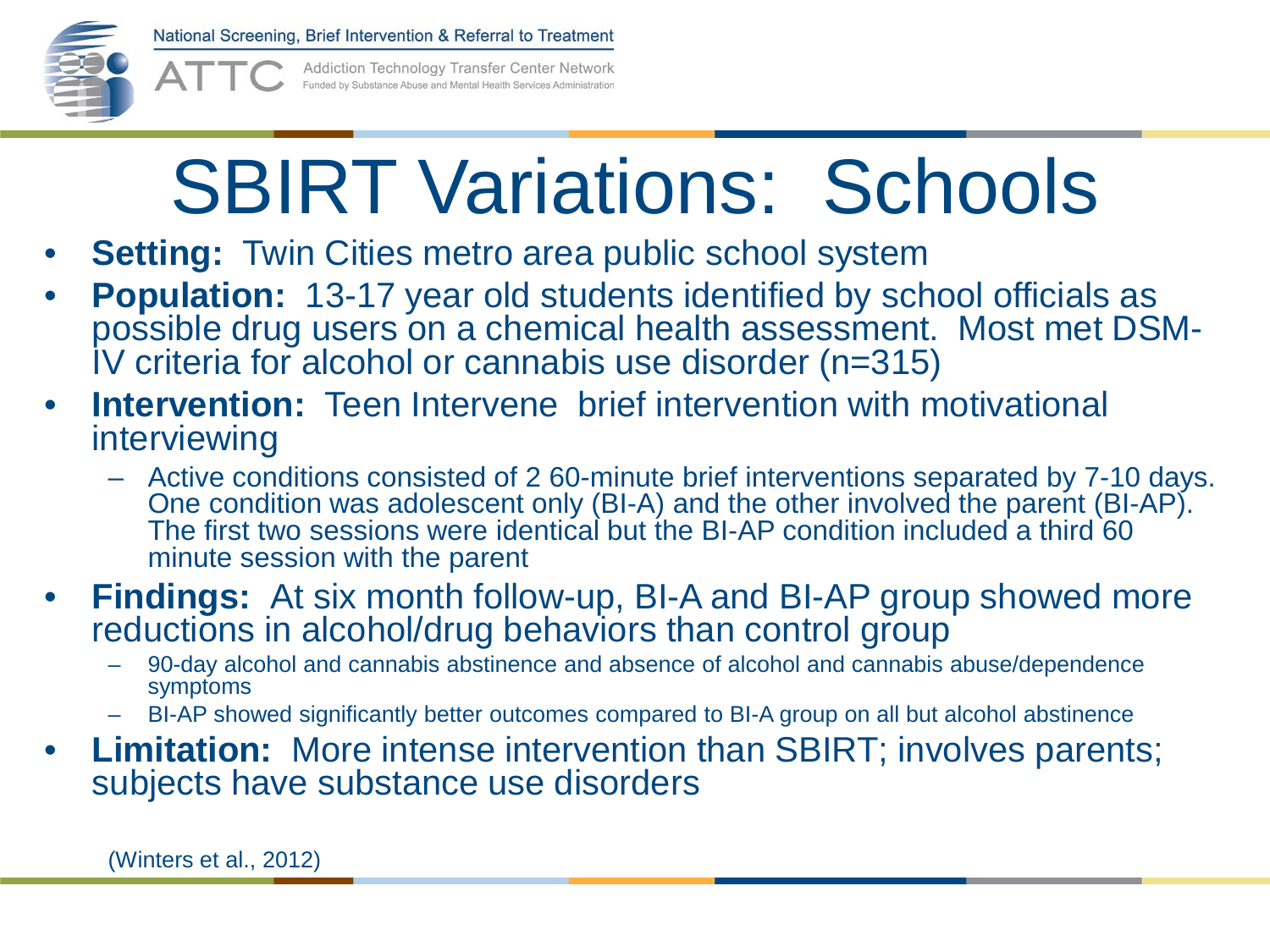

Addiction Technology Transfer Center Network Funded by Substance Abuse and Mental Health Services Administration

## SBIRT Variations: Juvenile Justice

- **Setting:** State juvenile correctional facility in Northeast, immediately after adjudication
- **Population:** 14-19 year olds sentenced to the facility for 4-12 months  $(n=105)$
- **Intervention:** motivational interviewing (MI) focusing on empathy, developing discrepancy, self-efficacy, and personal choice
	- Control was relaxation training
- **Findings:** At three month follow-up, MI group had lower rates of drinking and driving, being a passenger in a car with someone who had been drinking (similar patterns found for marijuana but were not significant)
- **Limitation:** Study was on MI, not SBIRT; outcomes were related to driving

(Stein et al., 2008)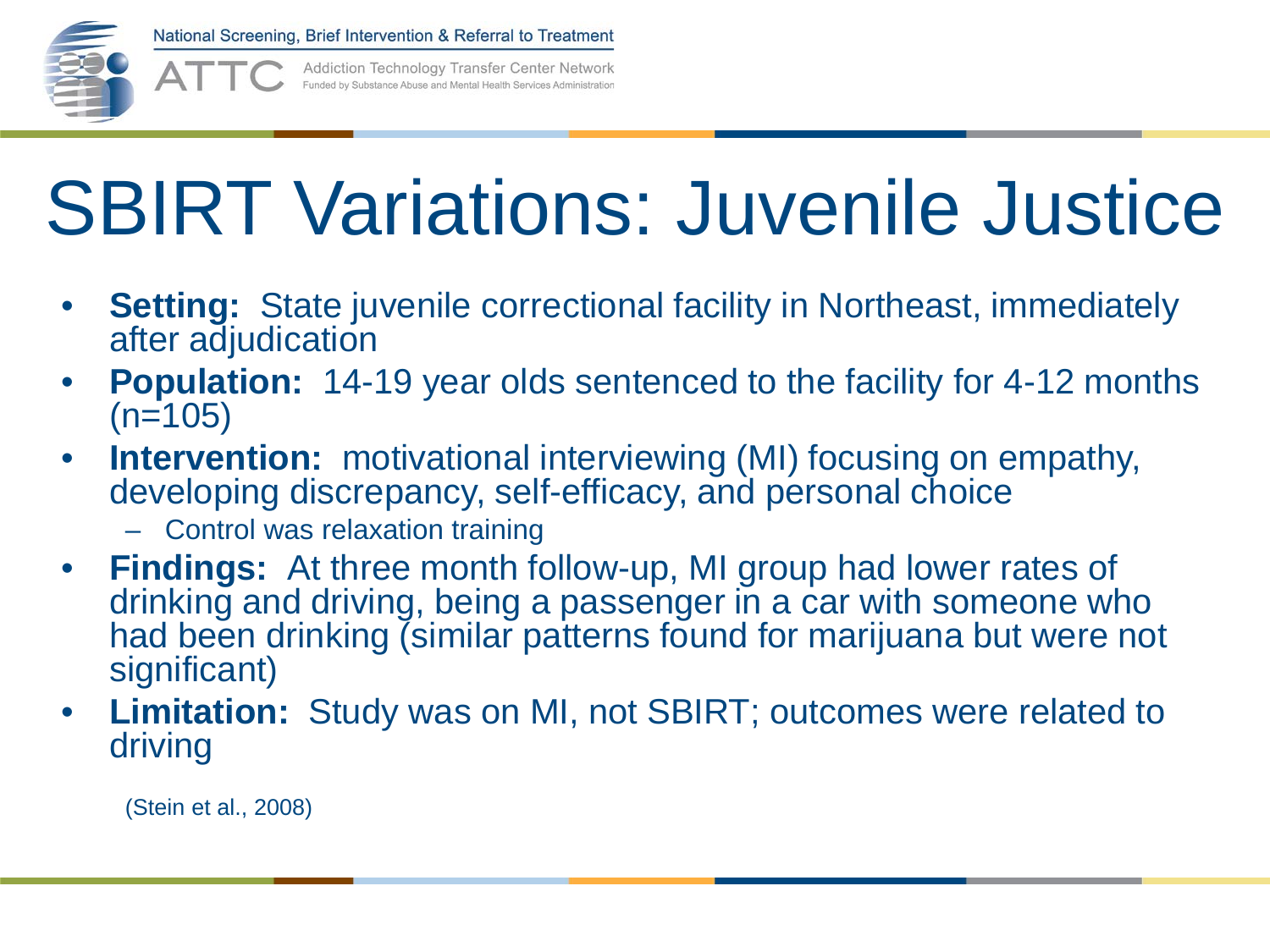

Addiction Technology Transfer Center Network Funded by Substance Abuse and Mental Health Services Administratio

### cSBA International Trial (Harris et al., 2012)

- **Setting:** 9 medical offices in New England and 10 medical offices in Prague, Czech Republic
- **Population:** 12-18 year old patients (n=2,096 in New England; n=589 in Prague)
- **Intervention:** computerized screening and brief advice (cSBA)
	- cSBA group completed a computerized screen and viewed results, scientific information, and true-life stories of the harms of substance use
	- Providers received talking points to prompt 2-3 minutes of brief advice
- **Findings:** 
	- Less alcohol use in New England (16% vs. 23% at 3 months; 29% vs. 38% 12 months)
	- Less cannabis use in Prague (6% vs. 10% at 3 months; 17% vs. 29% at 12 months)
	- Significant effect on initiation: 44% fewer cSBA adolescents reported starting drinking during the 12 month period. Similar findings for marijuana initiation in Prague
	- cSBA adolescents rated provider advice as "excellent" or "very good," are truthful about their use, don't feel judged, are "very satisfied with their visit, and are "very likely" to follow through with provider advice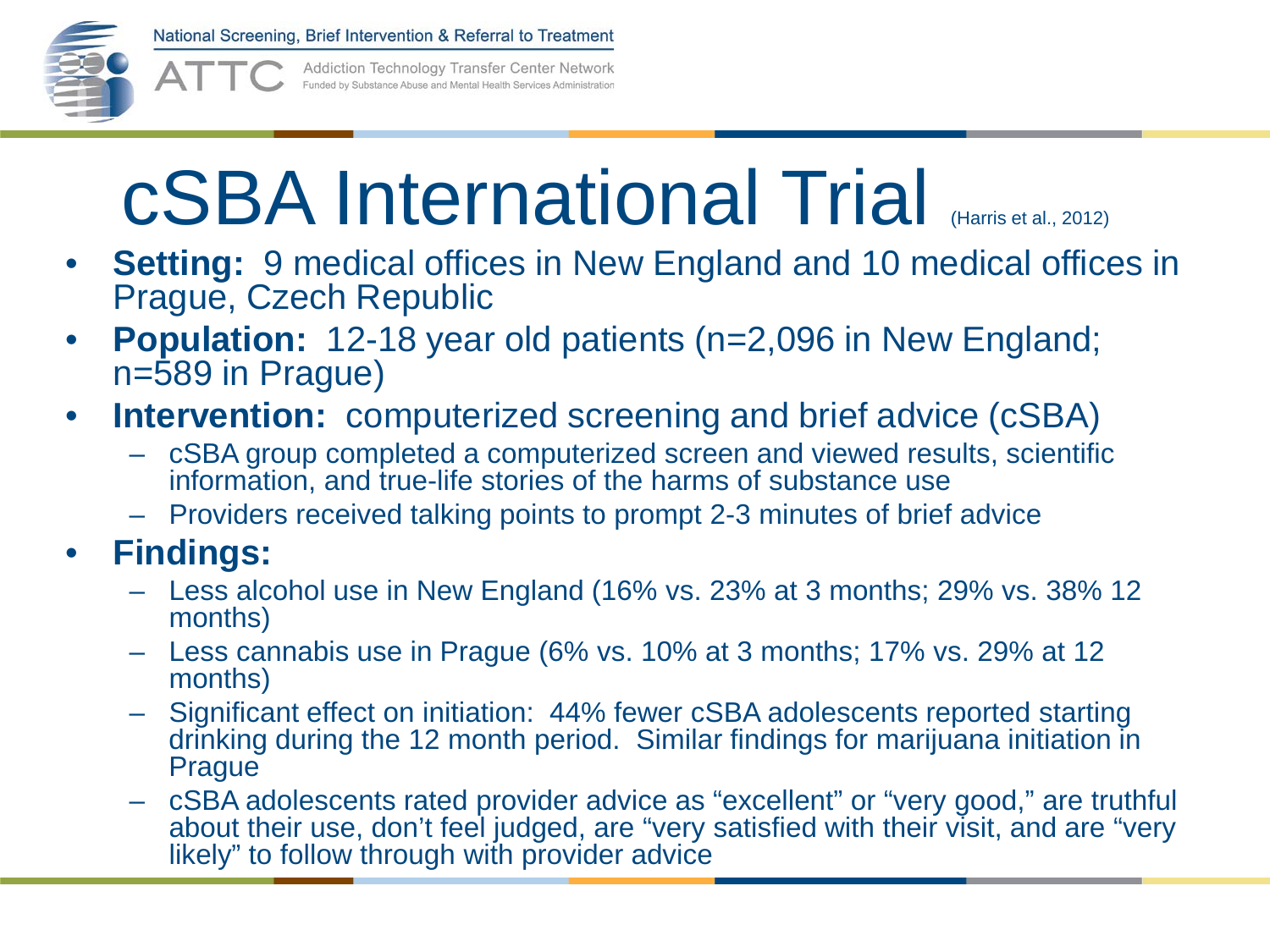

Addiction Technology Transfer Center Network unded by Substance Abuse and Mental Health Services Administration

## Clinical Recommendations

• *The American Academy of Pediatrics and the American Medical Association recommend that pediatricians and other health care providers who work with children and adolescents conduct routine substance use screening and brief interventions using motivational interviewing techniques and that they be familiar with a network of treatment providers should an outside referral be necessary.*

(American Academy of Pediatrics, 2011)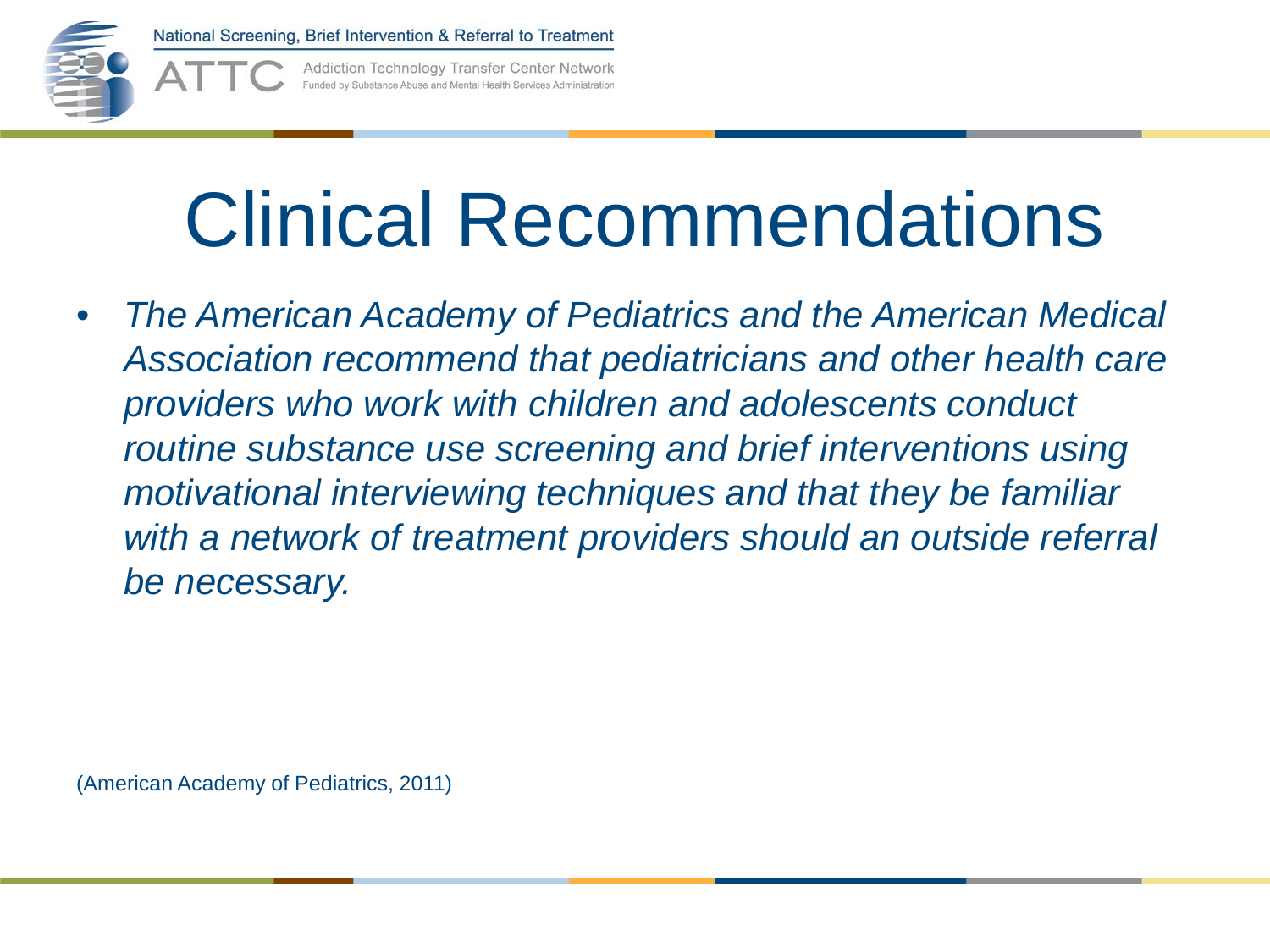

Addiction Technology Transfer Center Network junded by Substance Abuse and Mental Health Services Administratio

### Actual Practice

- Fewer than 50% of pediatricians screen for substance use (Gordon et al., 2011; Sterling et al., 2012)
- Little use of standardized screening tools leads to failure to identify risky users
	- Of the 86 adolescents exhibiting abuse or dependence, providers classified…
		- 24.4% with no use, 50% with minimal use, 15.1% with problem use, 10.5% with abuse, and 0% with dependence (Wilson et al., 2004)

|                      | <b>Adolescent Diagnostic</b><br><b>Interview</b> | <b>Clinical Impressions</b> |
|----------------------|--------------------------------------------------|-----------------------------|
| Problem use          | $100+$                                           | 18                          |
| Substance abuse      | 50                                               | 10                          |
| Substance dependence | 36                                               |                             |

- Inconsistent (non-universal) screening
- Not using more effective counseling strategies (Millstein & Marcell, 2003)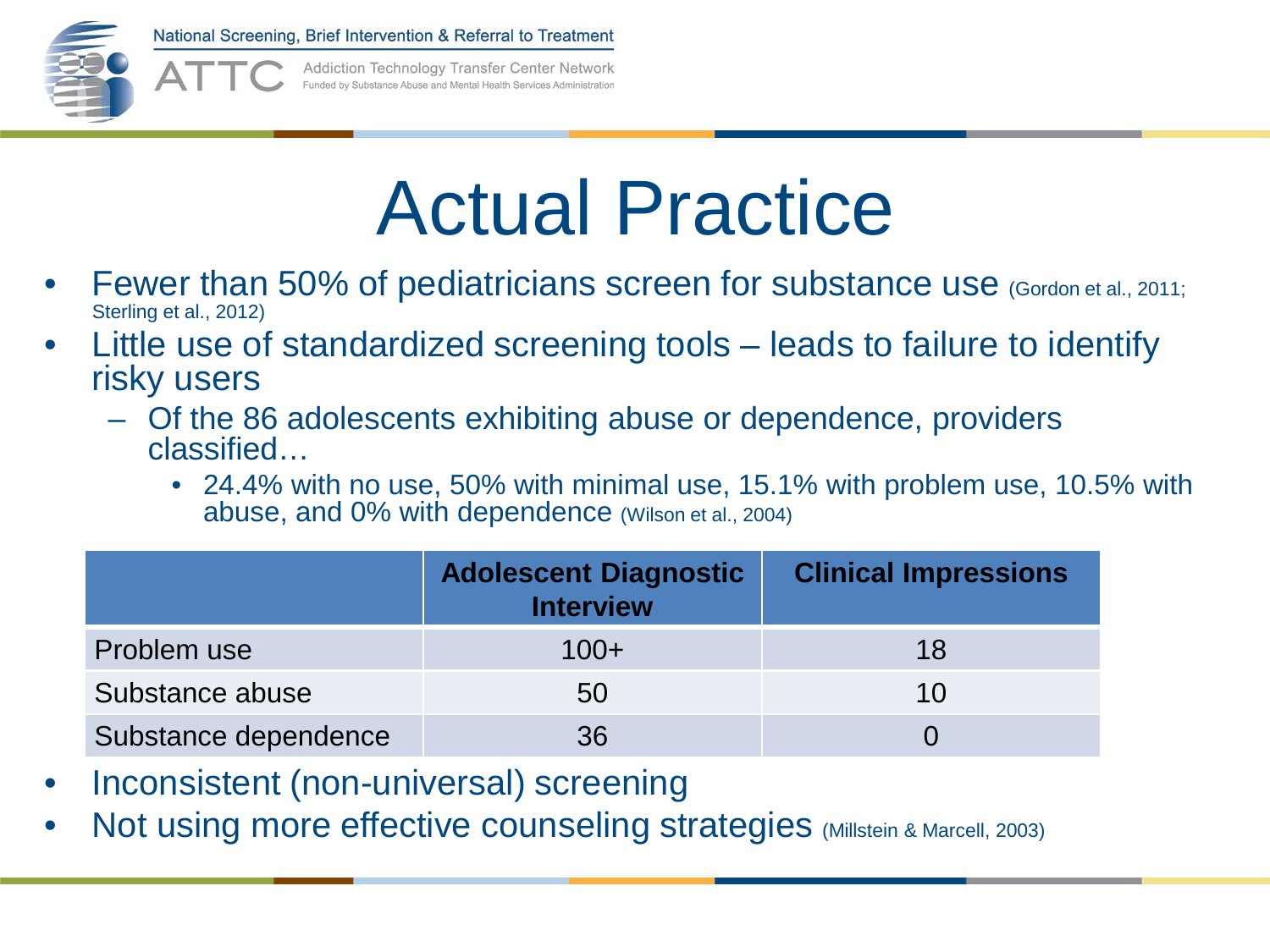

Addiction Technology Transfer Center Network Funded by Substance Abuse and Mental Health Services Administration

## Actual Practice

• SBIRT practice by clinicians in NYS school-based health centers



- **Screening only**
- Screening and referral to specialty treatment only
- Screening and brief intervention only
- Screening, brief intervention, and referral to treatment
- **My SBHC does not practice any part of the** SBIRT model
- Variation in practice: screening using a standardized tool, assessing readiness to change, and referring students with substance use problems to specialty treatment practiced less regularly than other SBIRT model components (Harris et al., In press)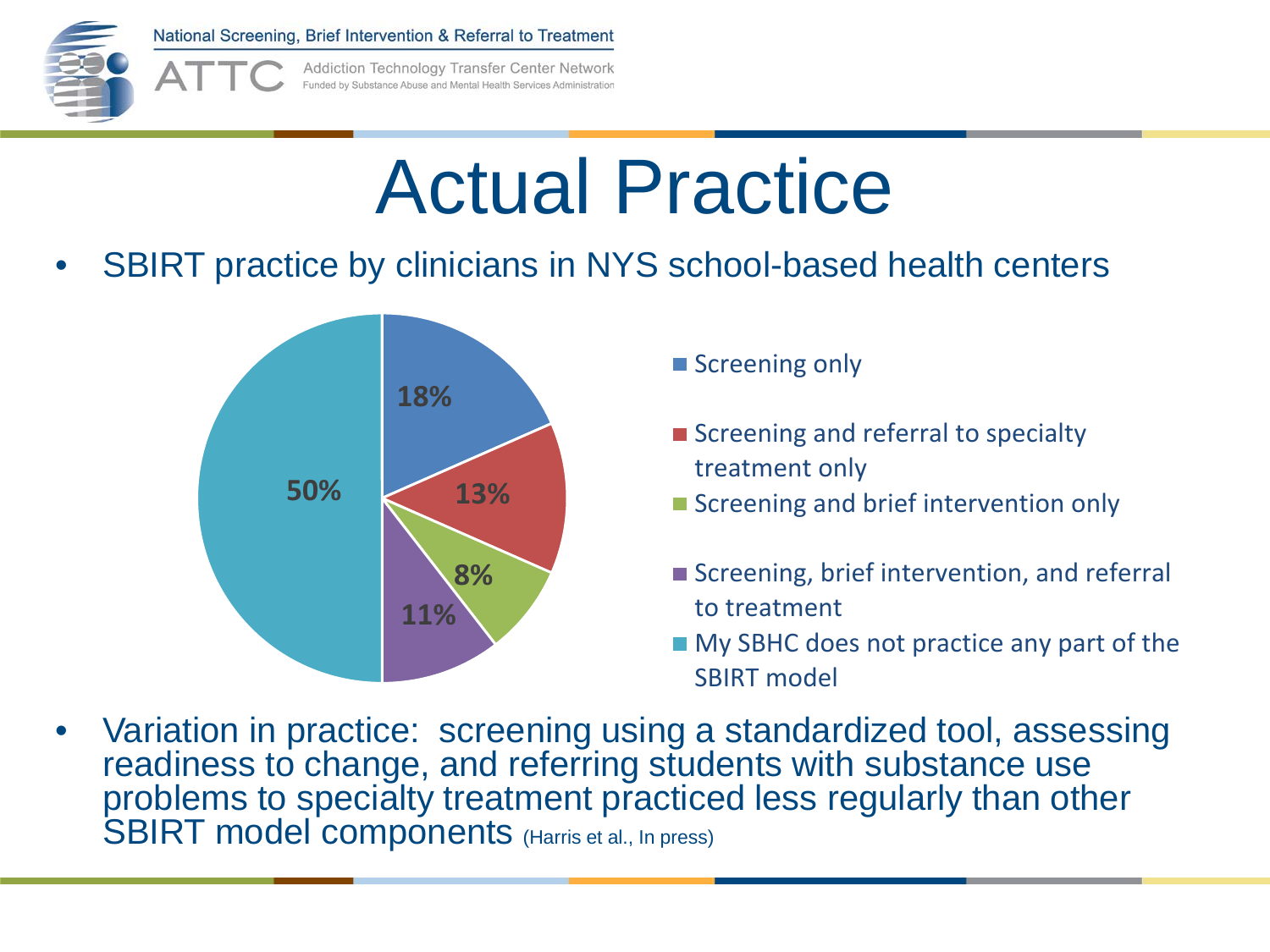

Addiction Technology Transfer Center Network inded by Substance Abuse and Mental Health Services Administratio

# Possible Reasons for Lack of **SBIRT Practice**

- Time constraints
- Lack of training
- Not knowing what to do with a positive screen
- Perception that adolescents will not tell the truth about their use
- Perception that it is not their role to address substance use
- Low self-efficacy
- Low perceived effectiveness at helping students reduce substance use
- Perceived lack of efficacy of screening and intervention for reducing substance use

(Sterling et al., 2012; Millstein & Marcell, 2003; Clark & Moss, 2010; Harris et al., 2014; Hassan et al., 2009)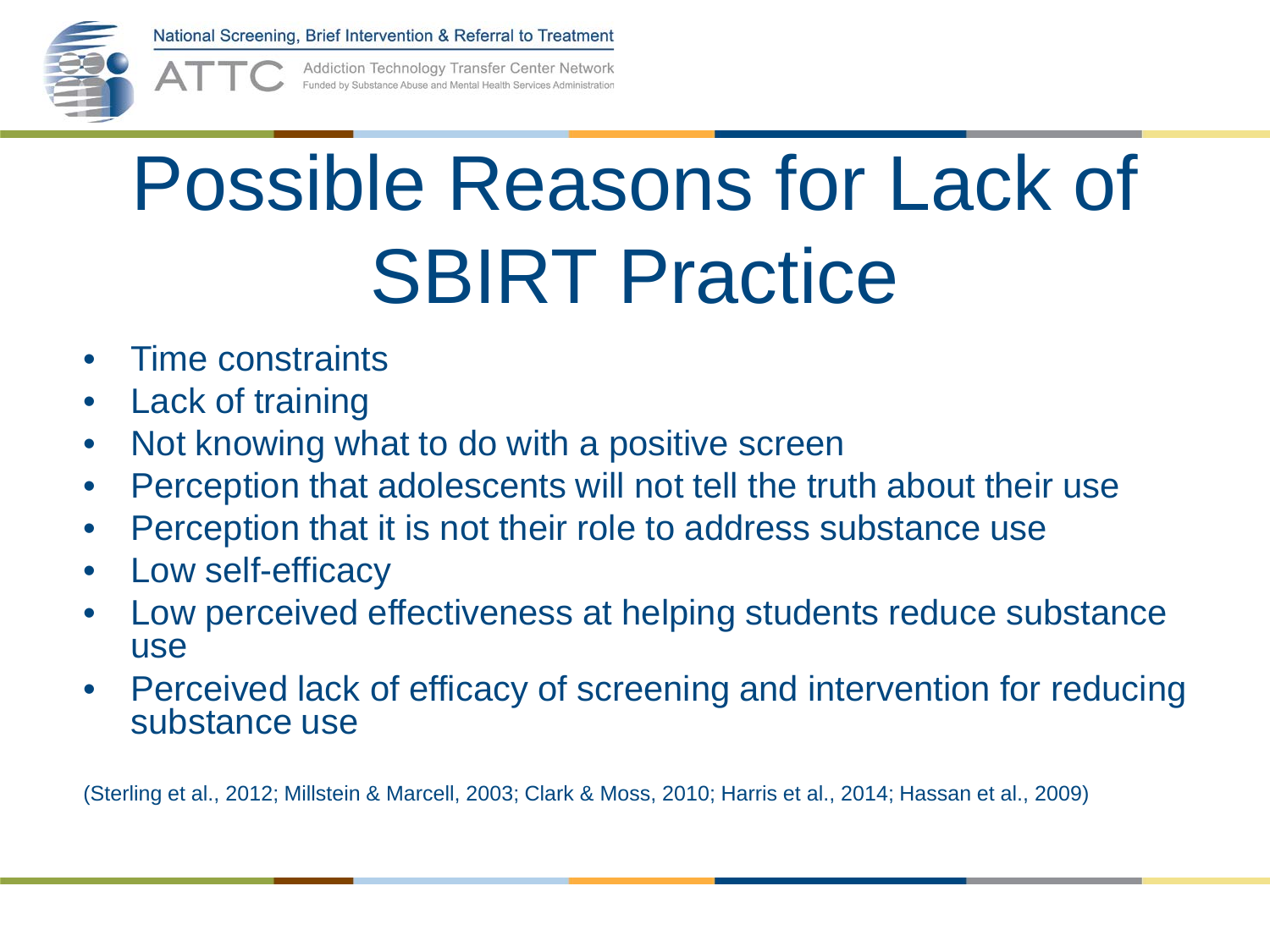

Addiction Technology Transfer Center Network unded by Substance Abuse and Mental Health Services Administratio

## Next Steps

- Learn from each other
- Develop methods for effective dissemination of SBIRT to providers to increase awareness and promote the adoption of SBIRT and its implementation with fidelity
	- Target efforts based on audience
- Share our lessons learned
	- Conduct research and evaluation
	- Deliver presentations at conferences and on webinars
	- Publish to share with a wider audience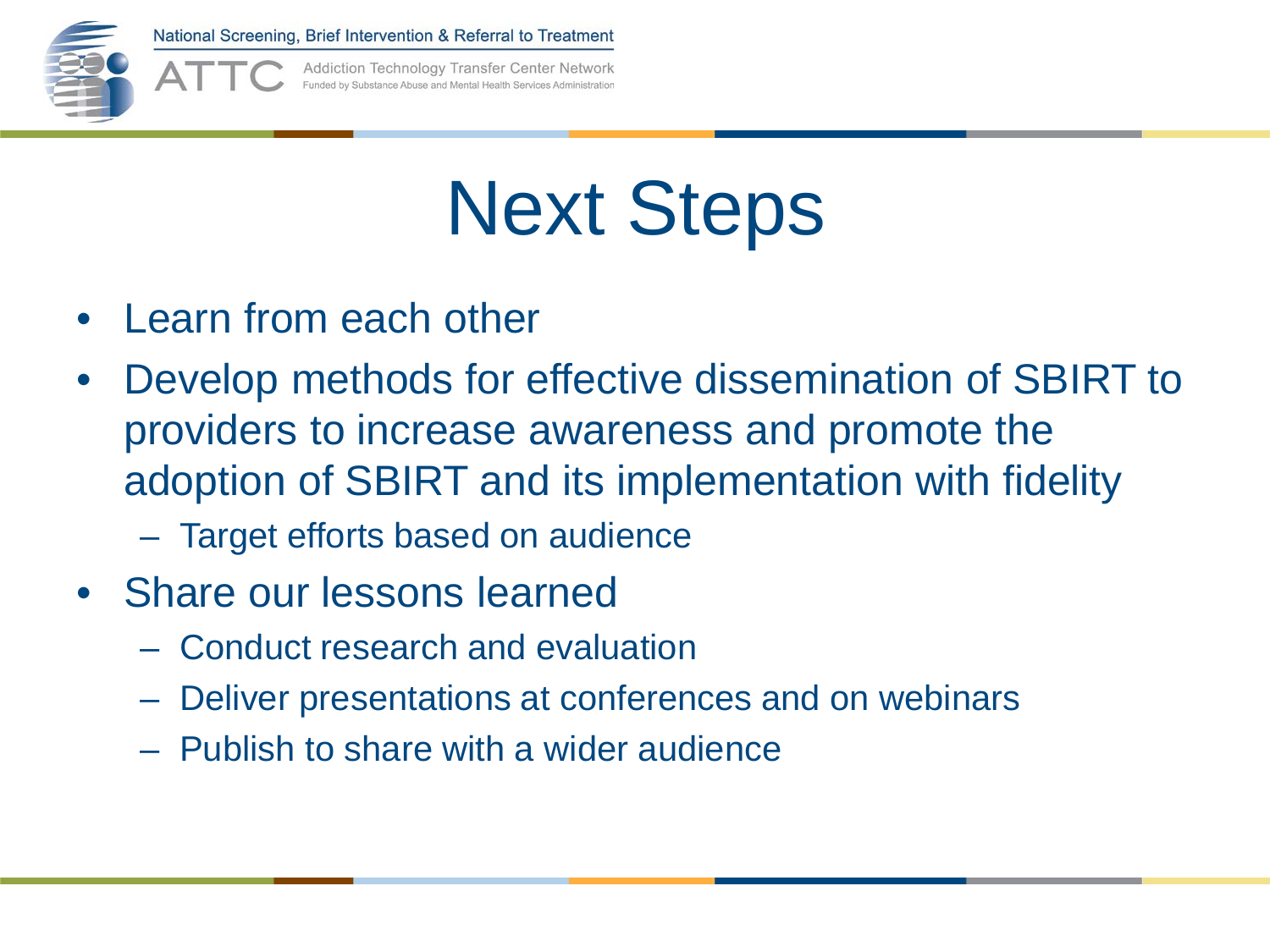

**Addiction Technology Transfer Center Network** Funded by Substance Abuse and Mental Health Services Administratio

#### References

- 1. American Academy of Pediatrics. (2011). Substance use screening, brief intervention, and referral to treatment for pediatricians. *Pediatrics*, 128, e1330-40.
- 2. Bernstein, E., Edwards, E., Dorfman, D., Heeren, T., Bliss, C., & Bernstein, J. (2009). Screening and brief intervention to reduce marijuana use among youth and young adults in a pediatric emergency department. *Acad Emerg Med.*, 16(11), 1174-1185.
- 3. Brown, R.L., Saunders, L.A., Bobula, J.A., Mundt, M.P., & Koch, P.E. (2007). Randomized-controlled trial of a telephone and mail intervention for alcohol use disorders: Three-month drinking outcomes. *Alcohol Clin Exp Res*.31(8), 1372-1379.
- 4. Clark, D.B. & Moss, H.B. (2010). Providing alcohol-related screening and brief interventions to adolescents through health care systems: Obstacles and solutions. *PLoS Medicine*, 7(3).
- 5. D'Amico, E.J., Miles, J.N.V., Stern, S.A., & Meredith, L.S. (2008). Brief motivational interviewing for teens at risk of substance use consequences: A randomized pilot study in a primary care clinic. *J Subst Abuse,* 35, 53-61.
- 6. Fleming, M.F., Mundt, M.P., French, M.T., Manwell, L.B., Stauffacher, E.A., & Barry, K.L. (2002). Brief physician advice for problem drinkers: Long-term efficacy and benefit-cost analysis. *Alcoholism: Clinical and Experimental Research*, 26(1), 36-43.
- 7. Gentilello, L.M., Ebel, B.E., Wickizer, T.M., Salkever, D.S., & Rivara, F.P. (2005). Alcohol interventions for trauma patients treated in emergency departments and hospitals: A cost benefit analysis. *Ann Surg*, 241, 541-550.
- 8. Gordon, A.J., Ettaro, L., Rodriguez, K.L., Mocik, J., & Clark, D.B. (2011). Provider, patient, and family perspectives of adolescent alcohol use and treatment in rural settings. *J Rural Health*, 27, 81-90.
- 9. Grenard, J.L., Ames, S.L., Wiers, R.W., Thush, C., Stacy, A.W., & Sussman, S. (2007). Brief intervention for substance use among atrisk adolescents: A pilot study. *J Adolesc Health*, 40(2), 188-191.
- 10. Gwin Mitchell, S., Gryczynski, J., Gonzales, A., Moseley, A., Peterson, T., O'Grady, K.E., & Schwartz, R.P. (2012). Screening, brief intervention, and referral to treatment (SBIRT) for substance use in a school-based program: Services and outcomes. *Am J Addict.*, 21(1), S5-S13.
- 11. Harris, B.R. (2014). Adoption and implementation of alcohol and drug screening, brief intervention, and referral to treatment (SBIRT) in school-based health centers: Provider knowledge, attitudes, and perceptions as barriers and facilitators [dissertation]. Albany, NY: University at Albany.
- 12. Harris, B.R., Shaw, B.A., Lawson, H.A., & Sherman, B.R. (In press). Screening, brief intervention and referral to treatment for adolescents: Attitudes, perceptions and practice of New York school-based health center providers. *Subst. Abuse*.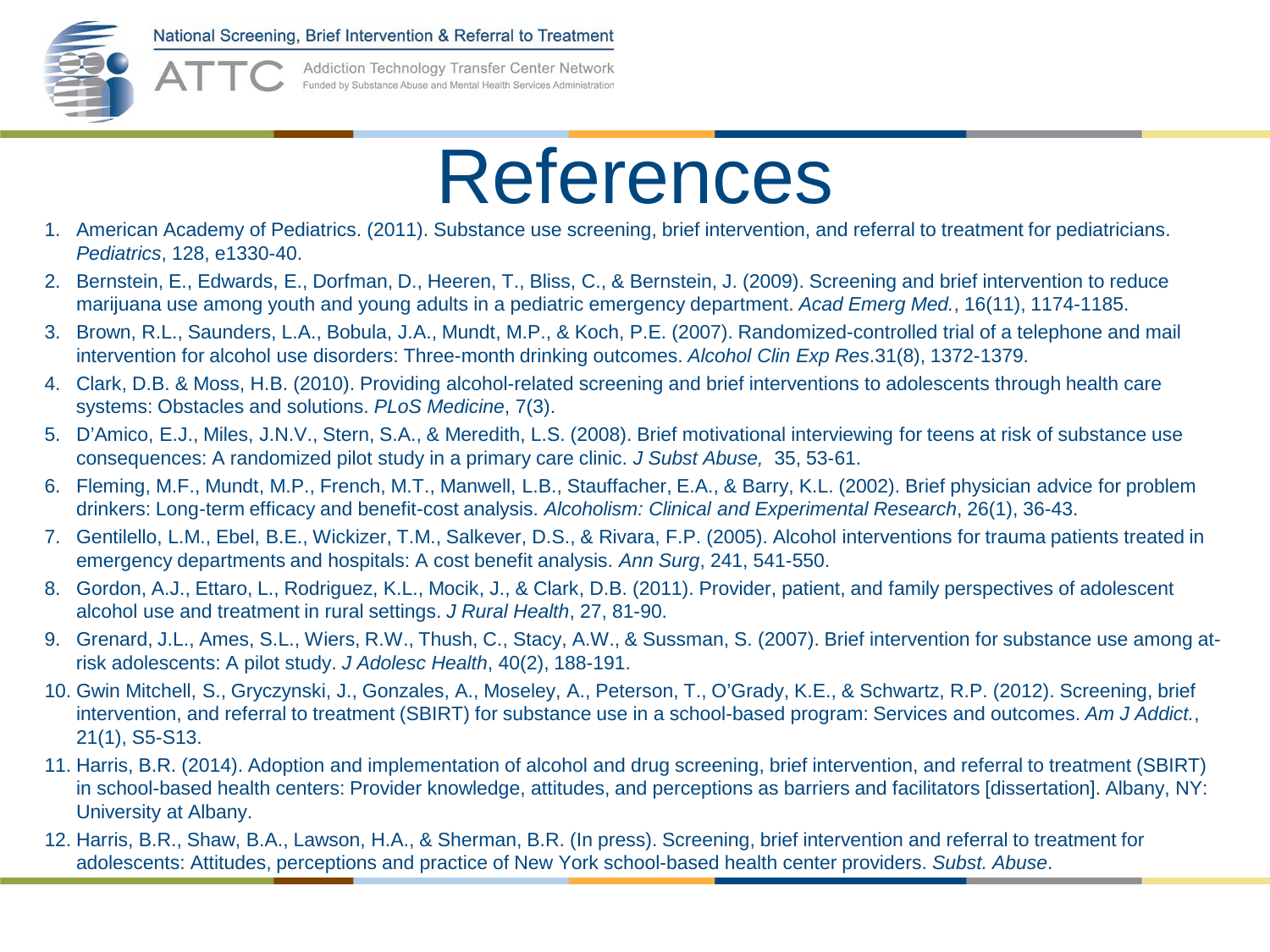

**Addiction Technology Transfer Center Network** Funded by Substance Abuse and Mental Health Services Administratio

#### References

- 13. Harris, S.K., Csemy, L., Sherritt, L., Starostova, O., Van Hook, S. et al. (2012). Computer-facilitated substance use screening and brief advice for teens in primary care: An international trial. *Pediatrics*, 129(6).
- 14. Hassan, A., Harris, S.K., Sherritt, L., Van Hook, S., Brooks, T., Carey, P., Kossack, R., Kulig, J., & Knight, J.R. (2009). Primary care follow-up plans for adolescents with substance use problems. *Pediatrics*, 124, 144-150.
- 15. Kaner, E.F., Dickinson, H.O., Beyer, F.R., Campbell, F., Schlesinger, C., Heather, N., Saunders, J.B., Burnand, B., & Pienaar, E.D. (2009). Effectiveness of brief alcohol interventions in primary care populations. *Cochrane Database of Systematic Reviews.* 4.
- 16. Knight, J.R., Sherritt, L., Van Hook, S., Gates, E.C., Levy, S., & Chang, G. (2005). Motivational interviewing for adolescent substance use: A pilot study. *J Adolesc Health*, 37, 167-169.
- 17. Kunz, F.M., French, M.T., & Bazargan-Hejazi, S. (2004). Cost-effectiveness analysis of a brief intervention delivered to problem drinkers presenting at an inner-city hospital emergency department. *J Stud Alcohol*, 65, 363-370.
- 18. Madras, B.K., Compton, M.W., Avula, D., Stegbauer, T., Stein, J.B., & Clark, H.W. (2008). Screening, brief interventions, referral to treatment (SBIRT) for illicit drug and alcohol use at multiple healthcare sites: Comparison at intake and 6 months later. *Drug Alc. Dep.*  19, 1-3.
- 19. Millstein, S.G. & Marcell, A.V. (2003). Screening and counseling for adolescent alcohol use among primary care physicians in the United States. *Pediatrics*., 11(1), 114-122.
- 20. Roy-Byrne, P., Bumgardner, K., Krupski, A., Dunn, C., Ries, R., Donovan, D., West, I.I., Maynard, C., Atkins, D.C., Graves, M.C., Joesch, J.M., & Zarkin, G.A. (2014). Brief intervention for problem drug use in safety-net primary care settings: A randomized clinical trial. *JAMA*, 312(5), 492-501.
- 21. Saitz, R., Palfai, T.P.A., Cheng, D.M., Alford, D.P., Bernstein, J.A., Lloyd-Travaglini, C.A., Meli, S.M., Chaisson, C.E., & Samet, J.H. (2014). Screening and brief intervention for drug use in primary care: The ASPIRE randomized clinical trial. *JAMA*, 312(5), 502-513.
- 22. Solberg, L.I., Maciosek, M.V., & Edwards, N.M. (2008). Primary care intervention to reduce alcohol misuse: Ranking its health impact and cost effectiveness. *Amer. J. Prev. Med.* 34, 143–152.
- 23. Stein, R.E., Horwitz, S.M., Storfer-Isser, A., Heneghan, A., Olson, L., & Hoagwood, K.E. (2008). Do pediatricians think they are responsible for identification and management of child health problems? Results of the AAP periodic survey. *Ambul Pediatr,* 8, 11-17.
- 24. Sterling, S., Kline-Simon, A.H., Wibbelsman, C., Wong, A., & Weisner, C. (2012). Screening for adolescent alcohol and drug use in pediatric health-care settings: Predictors and implications for practice and policy. *Addict Sci Clin Pract*, 7(13).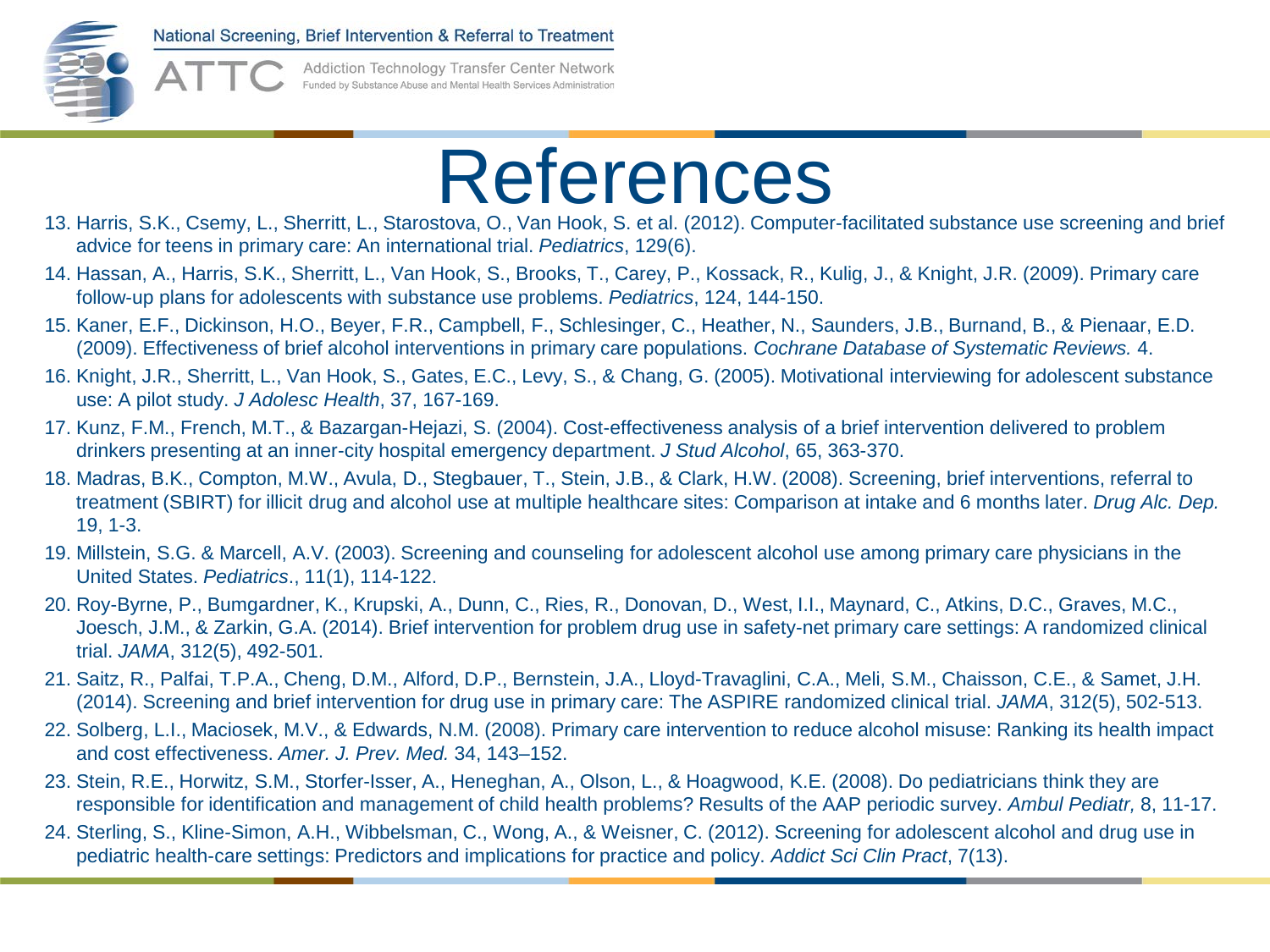

Addiction Technology Transfer Center Network Funded by Substance Abuse and Mental Health Services Administration

#### References

- 25. Van Hook, S., Harris, S.K., Brooks, T., Carey, P., Kossack, R., Kulig, J., & Knight, J.R. (2007). The "Six T's": Barriers to screening teens for substance abuse in primary care. *J Adolesc Health*, 40, 456-461.
- 26. Wilson, C.R., Sherrit, L., Gates, E., & Knight, J.R. (2004). Are clinical impressions of adolescent substance use accurate? *Pediatrics*, 114(5), e536-40.
- 27. Winters, K.C., Fahnhorst, T., Botzet, A., Lee, S., & Lalone, B. (2012). Brief intervention for drug-abusing adolescents in a school setting: outcomes and mediating factors. *J Subst Abuse Treat.*, 42(3), 279-288.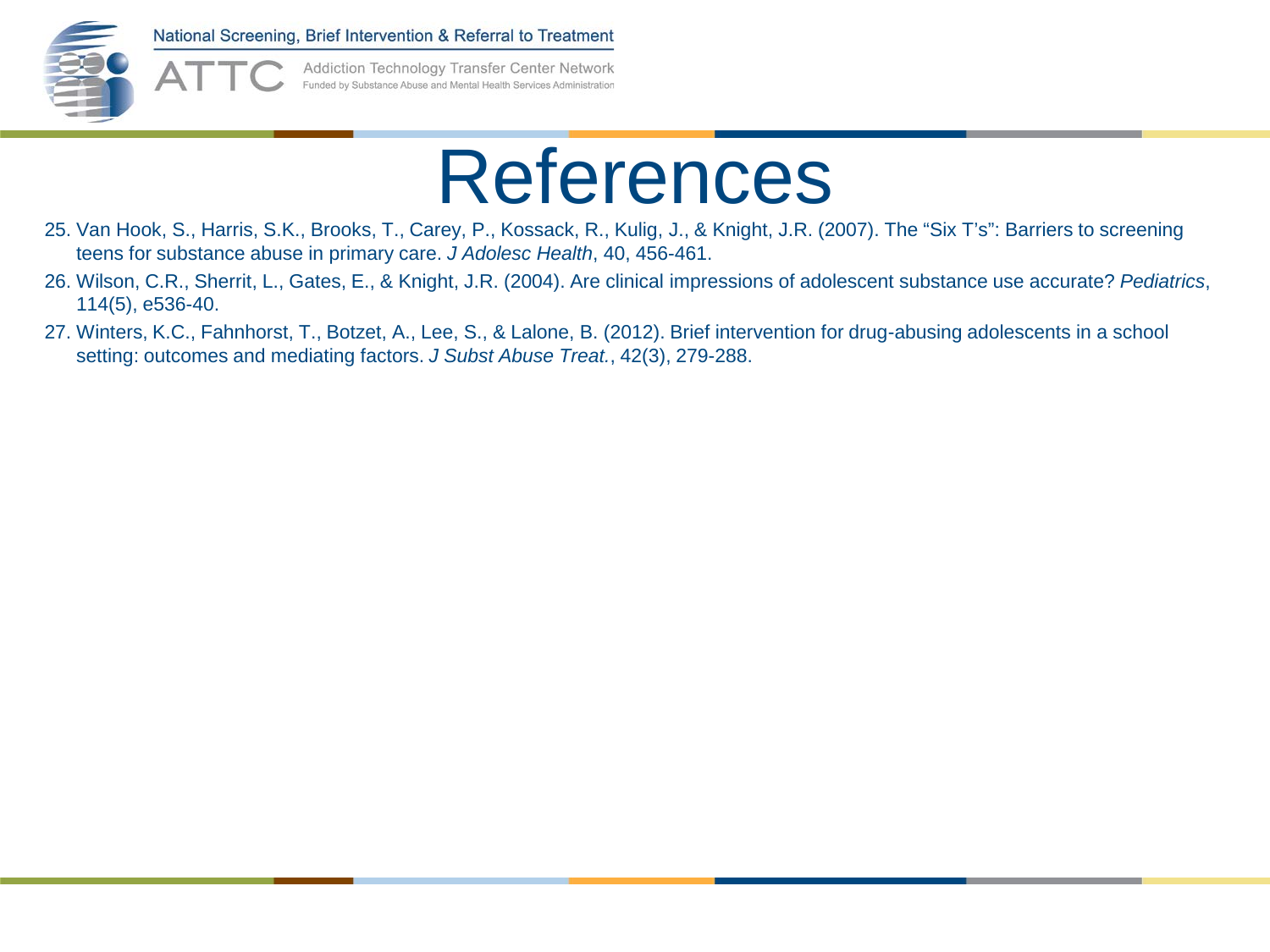

Addiction Technology Transfer Center Network Funded by Substance Abuse and Mental Health Services Administration

#### Contact Information

Brett Harris, DrPH [bharris@albany.edu](mailto:bharris@albany.edu)

518-928-9873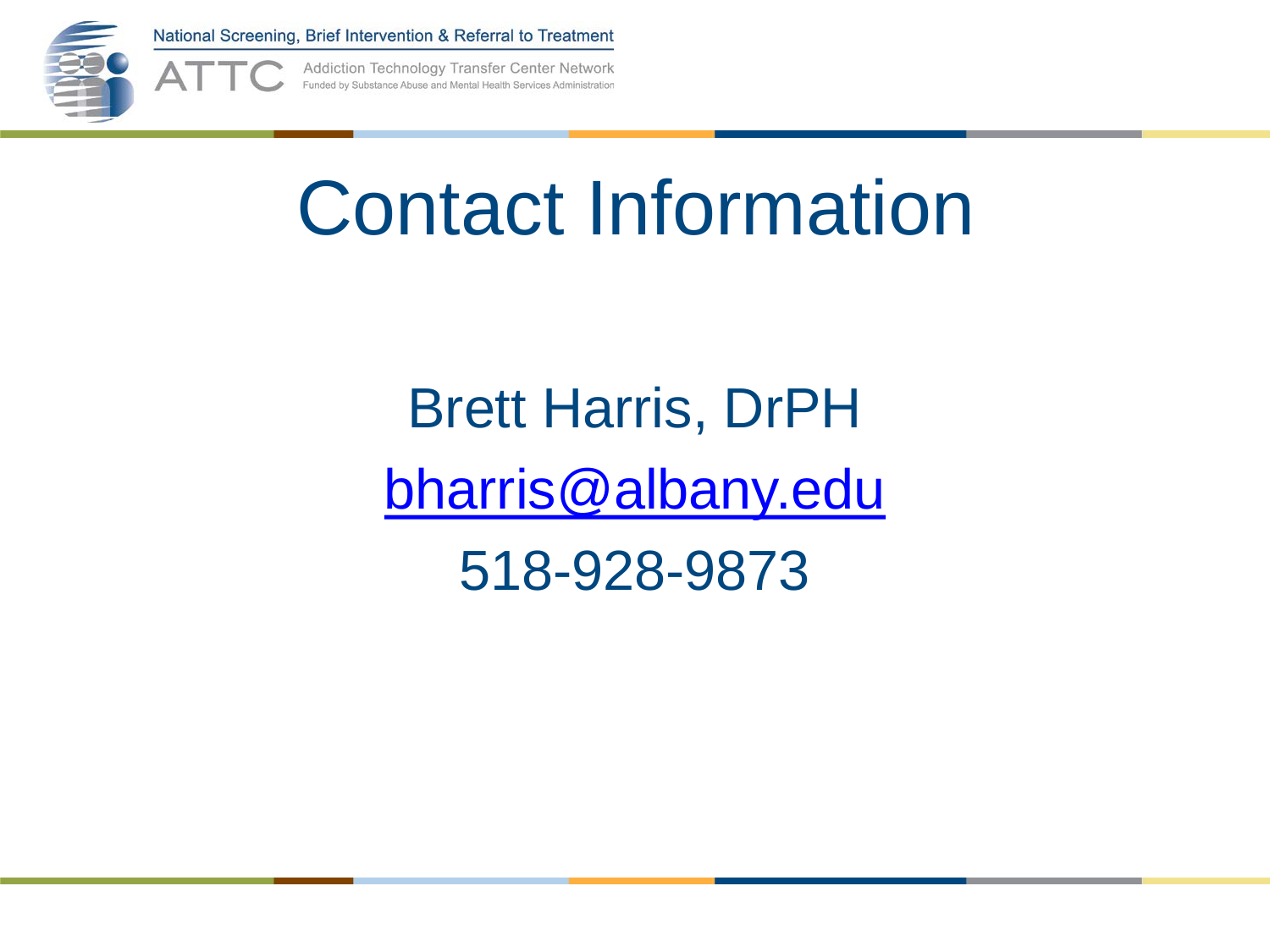

### Our Partners

NORC at the University of Chicago Conrad N. Hilton Foundation Grant *Integrating Adolescent SBIRT Throughout Social Work and Nursing School Education* Tracy McPherson, PhD Project Director